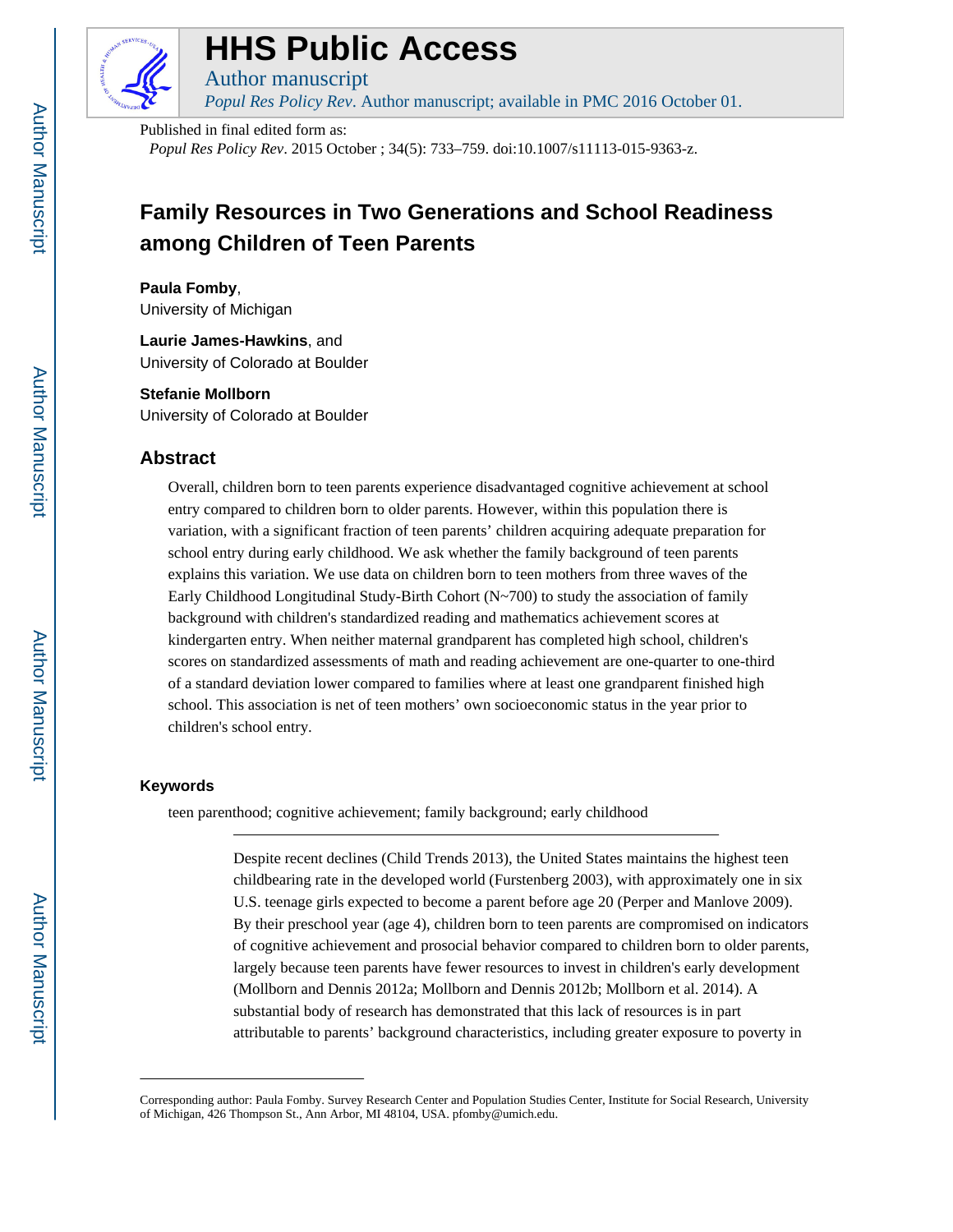childhood and adolescence and a higher likelihood of being raised by a single parent or a parent with less than a high school education compared to parents who delayed childbearing until older ages (Furstenberg, Brooks-Gunn and Morgan 1987; Geronimus and Korenman 1992).

At the same time, not all children born to teen parents are equally disadvantaged (Luster et al. 2000; Luster, Lekskul and Oh 2004; Vandenbelt, Luster and Bates 2001). Teen parents who continue their education after birth and who have even a modest set of resources are more likely to have children who demonstrate cognitive and behavioral readiness for school at age 4½ (Mollborn and Dennis 2012a, 2012c). We ask to what extent family background characteristics explain variation in the likelihood that teen parents have greater human capital and resource accumulation while their children are young, and to what extent this three-generation model of status attainment explains variation in children's cognitive achievement at school entry. For expository convenience, we use the terms grandparents, parents, and children to refer to individuals in the first, second, and third generations respectively.

#### **Background**

In infancy, children born to teen parents and children of older parents exhibit similar levels of mental acuity. However, by kindergarten entry, children born to parents younger than age 20 score on average about one-half of a standard deviation below older parents' children on standardized assessments of verbal and mathematics achievement. This emerging disparity is largely attributable to teen parents' persistently low economic resources, including longerterm exposure to poverty, lower educational attainment prior to and after the child's birth, and slower accumulation of assets (Mollborn et al. 2014). However, these average group differences conceal significant variation within the population of teen parents' children. Those whose parents achieve significant gains in educational attainment after birth and have higher socioeconomic status are more likely than otherwise similar children of teen parents to enter school with at least average math and verbal readiness, better physical health, and fewer behavior problems (Mollborn and Dennis 2012a, 2012c).

What might explain why some teen parents have a greater store of resources that are conducive to children's cognitive achievement? To address this question, we draw on a three-generation model of status attainment that considers the attributes of teen parents' families of origin to understand how maternal grandparents' own socioeconomic resources and circumstances influence teen parents' available resources and grandchildren's math and verbal achievement at kindergarten entry. We hypothesize that grandparents' attributes influence grandchild well-being in teen parent families through parents' educational attainment, earnings, and asset accumulation. Further, we expect that grandparents deploy their own resources to provide coresidence, child care, and other instrumental support to teen parents and children, and the provision of this support will partially mediate any association of grandparents' financial and human capital resources with children's early cognitive achievement.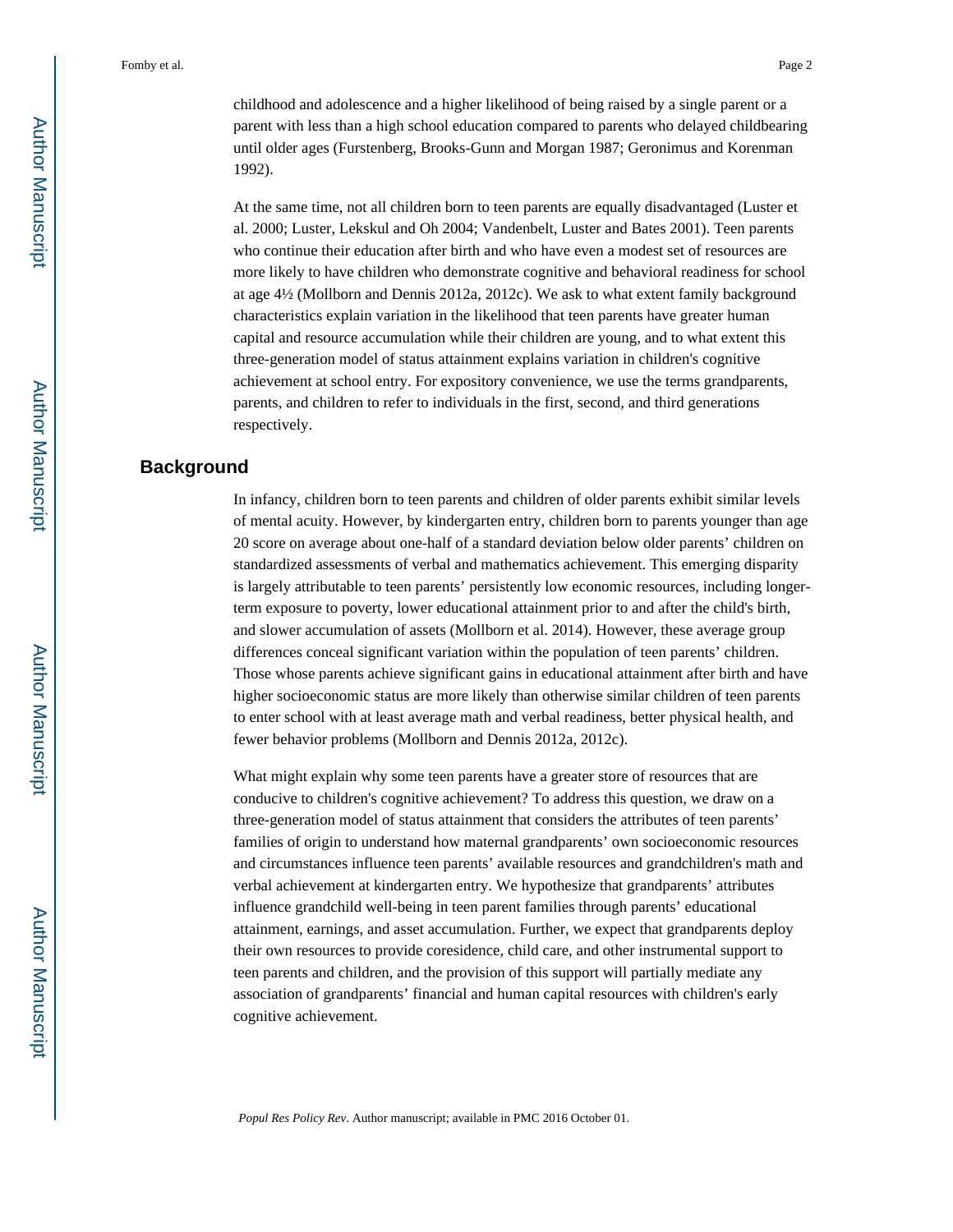#### **Three-Generation Models of Status Attainment**

Teenage childbearing is associated with parents' and children's long-term subsequent socioeconomic disadvantage, but a large literature has debated the causal role of teen parenthood in this association. A corpus of studies seeking to eliminate unmeasured selection bias has concluded that teenage childbearing has a measurable disruptive effect on parents' eventual educational attainment and socioeconomic well-being, but that effect is smaller than would be predicted by cross-sectional estimates or by estimates that do not account for the unequal selection of teens into parenthood. Rather, family background and social context in adolescence profoundly shape both the likelihood of teen childbearing and teen parents' eventual status attainment (Furstenberg et al. 1987; Geronimus and Korenman 1992; Hoffman, Foster and Furstenberg 1993; Hotz, McElroy and Sanders 2005; Kane et al. 2013; Levine and Painter 2003). Much of compromised academic achievement of children born to teen parents is also attributable to parents' family background characteristics measured prior to a child's birth (Geronimus, Korenman and Hillemeier 1994; Levine, Pollack and Comfort 2001; Turley 2003).

Based on this literature, much of our understanding of the consequences of teen parenthood emerges from the finding that contemporary teen parents grew up in disadvantaged backgrounds. Implicit in this perspective is the expectation that teen parents from less disadvantaged backgrounds are better positioned to rebound from the potentially disruptive effect of early parenthood and to endow their children with greater resources. One pathway for this rebound may be through the transmission of grandparents' resources to teen parent families, either through what grandparents provide directly to children or through grandparents' contributions to teen parents' human capital and resource accumulation.

An empirical assessment of whether this expectation is valid requires an approach to intergenerational social mobility that takes three, rather than two, generations into account. Recent scholarship has argued for just such an approach. In his 2010 presidential address to the Population Association of America, Robert Mare argued that "[w]e ignore the effects of ancestors and higher-order social contacts at the peril of sound demographic research. It is likely that we have overstated intergenerational mobility in this country and elsewhere or, at the very least, have misunderstood the pathways through which it occurs (Mare 2011)." Mare's assertion was based on studies that have documented the long-term intergenerational persistence of wealth or poverty, particularly at the extreme ends of the socioeconomic hierarchy (Kahlenberg 2010; Keister 2000; Phillips et al. 1998; Sharkey and Elwert 2011; Uhlenberg 2009).

This argument has been supported by subsequent research, although some scholars have found independent effects of grandparent characteristics on child cognitive achievement and status attainment across the socioeconomic spectrum, rather than just at either end of the continuum. Chan and Boliver (2013) used data from three British birth cohort studies and reported independent effects of grandparents' social class position on grandchildren's social class location in adulthood, net of parents' education, income, and home ownership status. Using nationally representative, multigenerational data from the United States, Fomby, Krueger, and Wagner (2014) demonstrated that grandparents' age at a parent's birth had robust independent effects on children's verbal achievement in middle childhood after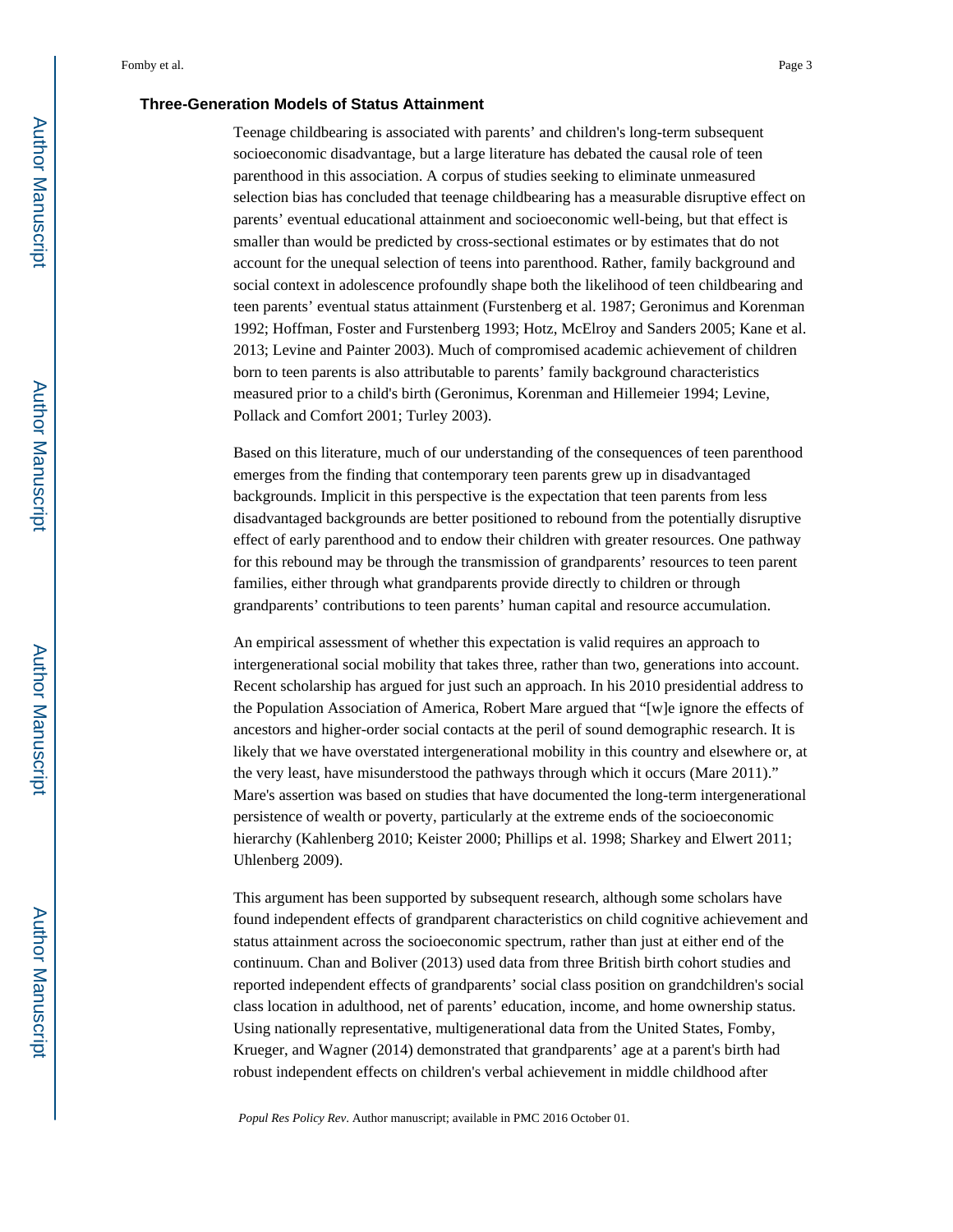controlling for parents' demographic and socioeconomic characteristics, suggesting that the effect of early or delayed fertility in a grandparent's generation carries over to the well-being of grandchildren by shaping the time and resources grandparents have at their disposal during the life course stage into which their grandchildren are born. Consistent with Mare's argument that grandparent characteristics endure across generations most strongly in the tails of the income distribution, Jaeger's (2012) analysis of data from the Wisconsin Longitudinal Study found that grandparents' completed education has a significant compensating effect on children's educational attainment when parents' household income is low. In particular, a child raised in the bottom decile of the income distribution completes about one-fifth more of a year of schooling when his/her grandfather has completed education beyond high school versus not completing high school.

Much of this research runs counter to a body of work that has found no direct effect of grandparent socioeconomic status on children's well-being and status attainment. Warren and Hauser's (1997) analysis of three generations of data from the Wisconsin Longitudinal Study concluded that a grandparent's income, education, and occupational status had no direct effect on young adult grandchildren's status attainment after accounting for parents' characteristics. Erola and Moisio (2007) analyzed Finnish census data and concluded that accounting for grandparents' social class added "very little explanatory power" to the analysis of intergenerational social mobility (p. 169). Cherlin and Furstenberg (1992) drew on interviews with grandparents in the National Children's Study to conclude that grandparents are valued kin, but their direct influence on grandchildren's well-being is minimal.

Each of these studies has been subject to criticisms regarding sample design and research methodology. Beyond that, however, Mare's argument challenges the assumption that the indirect effects of grandparent characteristics that operate through parent attributes to influence child well-being are not meaningful. That is, when parents' characteristics fully mediate the relationship between grandparents' characteristics and children's outcomes, the evidence in favor of a Markovian process is taken as evidence against grandparents' influence. However, grandparents may be able to provide important resources to children, even if those benefits operate through parents. This may be particularly true in the case of teen parents, who begin parenthood with relatively limited education and labor force experience and few resources of their own to invest in housing stock and child care. For example, grandparents' investments of time, money and coresidence with teen parents allow parents to improve their socioeconomic status by returning to school, seeking out higherpaying employment, or working longer hours than they would with other care or housing arrangements (Mollborn 2007). If teen parents' higher education, income, or asset accumulation in turn translates into children's improved early cognitive achievement, then a model of intergenerational transfers that makes grandparents' assets explicit will better inform our understanding of the mechanisms that shape child well-being in teen parent families and identify sites where public policy can intervene to ensure positive child development where family resources are absent.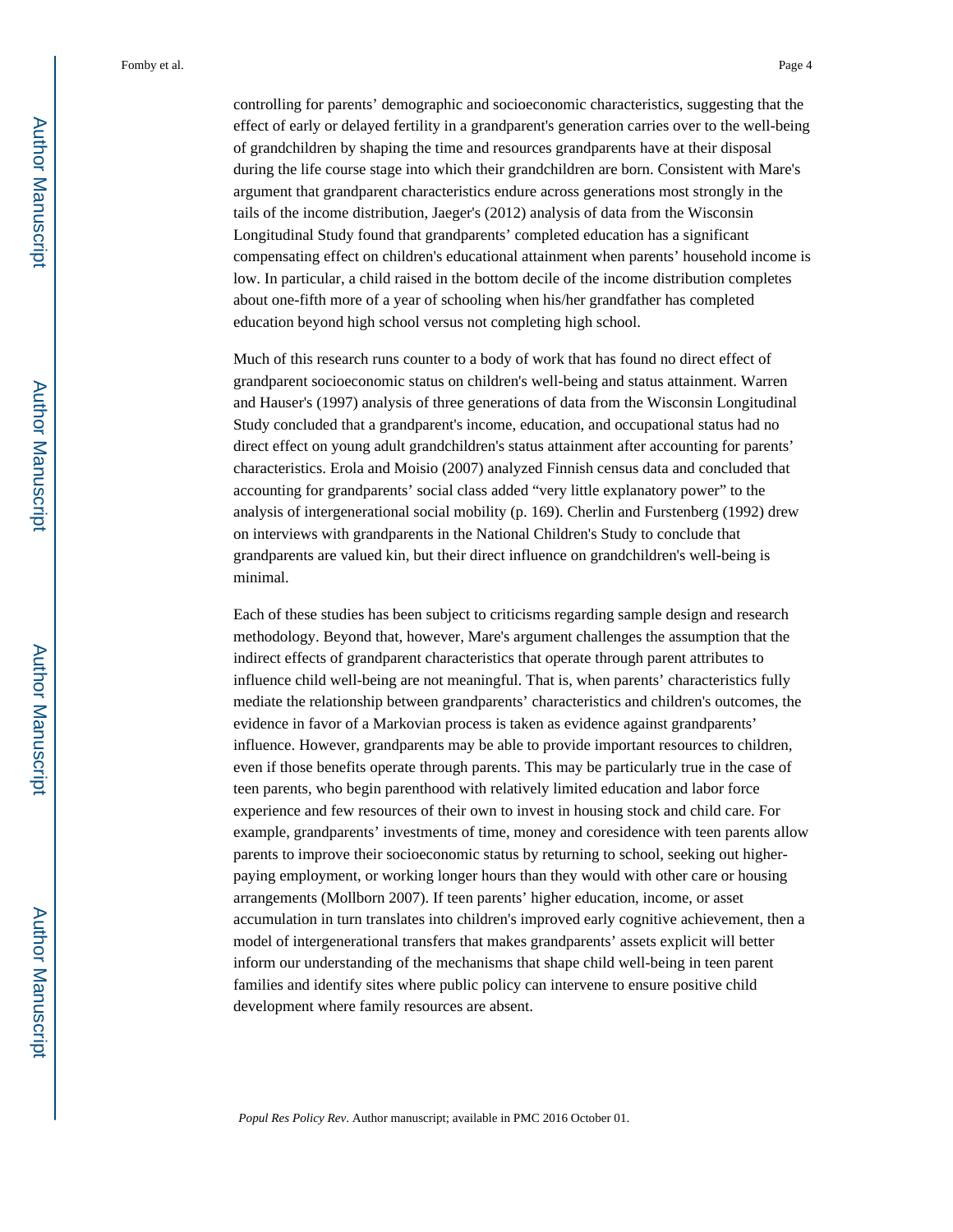#### **Grandparent Attributes**

We focus on four demographic and socioeconomic attributes of grandparents that have been associated previously with the likelihood of teen parenthood and with intergenerational status attainment. These include grandmother's age at the teen parent's birth; household welfare receipt and *grandparents' union status* while the teen parent was growing up; and *grandparents' educational attainment*. We expect that each of these will be associated with grandchildren's early cognitive achievement, but these effects will largely be mediated by teen parents' socioeconomic attributes.

**Grandparent's age at teen parent's birth—**To some extent, teen parenthood is transmitted intergenerationally within families, with white women approximately 2.5 times and black women 50 percent more likely to experience a teen birth when their mother had a first birth before age 18 compared to women whose mothers had a first child after age 19 (Kahn and Anderson 1992). All else equal, grandparents' early childbearing will shorten generation length in families, diminishing the time available to acquire education, labor force experience, income, and assets, resulting in fewer resources to transfer to teen parents or to children (Fomby et al. 2014).

**Union status in teen parent's childhood—**Adolescents who spent more time living with a single parent have an increased likelihood of experiencing nonmarital teen childbearing, although much of this association is attributable to parents' frequent union transitions, rather than to coresidence with a single parent at any single point in childhood (Fomby, Mollborn and Sennott 2010; Wu 1996; Wu and Martinson 1993). While household income also contributes to the risk of teen parenthood, those effects are independent of family structure (Musick and Mare 2006; Wu 1996). Grandparents' union status during a teen parent's childhood potentially carries over to influence children's well-being through the number of kin available and the time available to provide child care, housing, and frequent contact.

**Welfare receipt in teen parent's childhood—**Household income in childhood and adolescence is associated with the likelihood of teenage childbearing, although the association is weaker than for non-behavioral outcomes, and variation around the federal poverty line is not predictive of variation in the likelihood of becoming a teen parent (Brooks-Gunn and Duncan 1997). However, relatively small increases in household income among lower-income families are associated with meaningful change in children's cognitive achievement (Dearing, McCartney and Taylor 2001; Duncan and Magnuson 2005). Thus, to the extent that grandparents' early poverty status influences teen parents' eventual status attainment, it may also be related indirectly to children's cognitive achievement. Furthermore, grandparents' early poverty status may signal longer-term hardship that directly influences children's well-being through the absence of resources to invest in grandchildren's development (Yeung, Linver and Brooks-Gunn 2002).

**Grandparents' educational attainment—**Grandmother's educational attainment is associated with the likelihood of teen childbearing. Approximately one-third of daughters of women who left high school without a diploma will have a teen birth, compared to about 11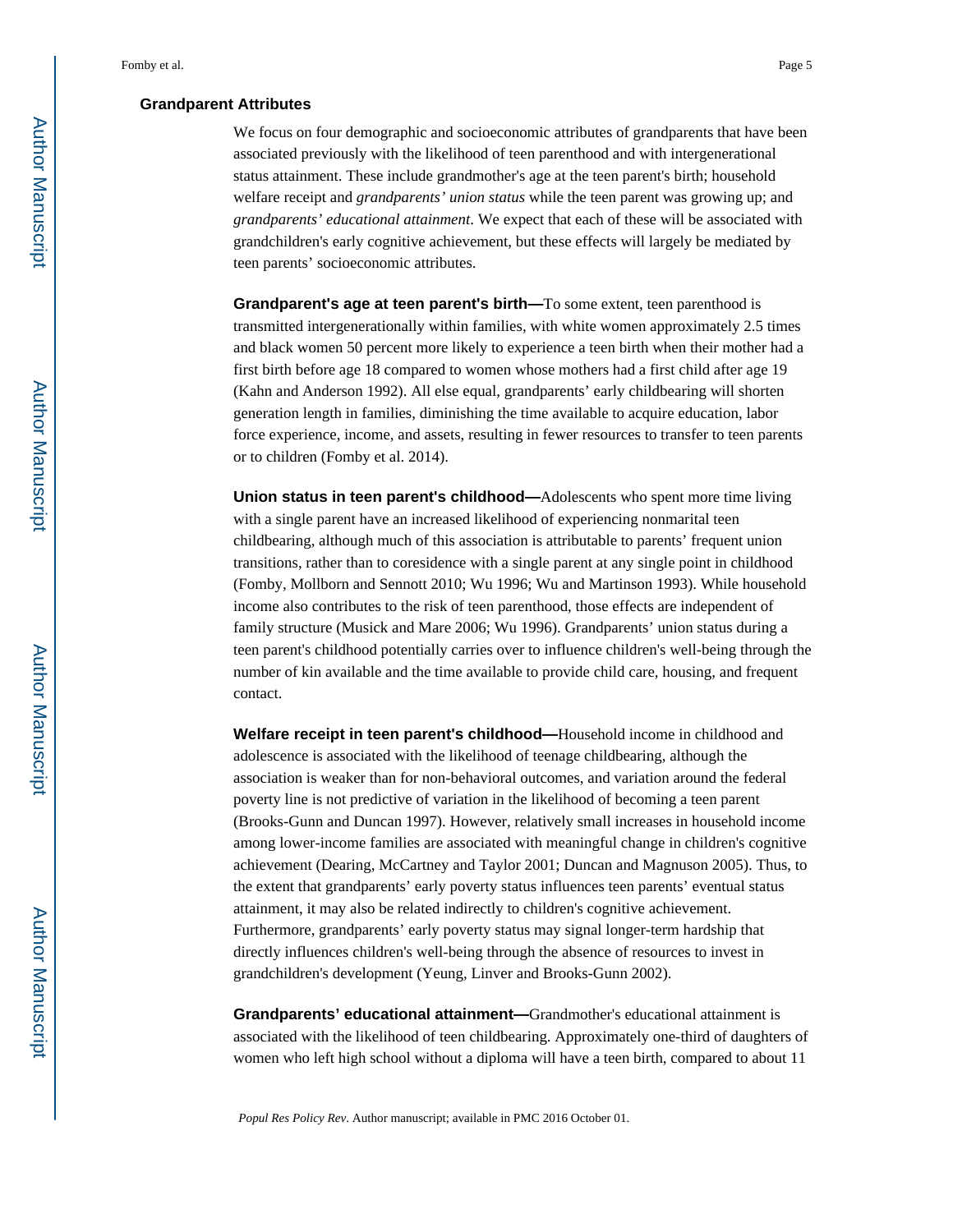percent of daughters born to women with some college education (Kearney and Levine 2010, 2012). At the individual level, this is partially attributable to teens' earlier sexual initiation and lower rates of contraceptive use when residing with less-educated parents (Santelli et al. 2000); at the macro-level, this association may be related to social inequality, with teens living in states with higher income inequality more likely to experience a nonmarital birth when they reside in a relatively disadvantaged family in response to a perceived lack of opportunity for education and employment (Edin and Kefalas 2005; Kearney and Levine 2011). Grandparents' diminished educational attainment is strongly associated with teen parents' own educational outcomes and also may influence grandchildren's early cognitive achievement.

#### **Grandparent Involvement**

We anticipate that grandparents' resources will primarily influence grandchildren's cognitive achievement through teen parents' status attainment. However, these resources may also influence grandparents' involvement with parents and children. Literature on intergenerational exchange in families has documented that systems of exchange between parents and grandparents are activated when children are young, but these exchanges are shaped and constrained by the resources available in each generation (Eggebeen and Hogan 1990; Hogan, Eggebeen and Clogg 1993). In the case where teen mothers are raising young children without substantial assets or income, contributions of time and material resources may be particularly salient. Our analyses consider whether teen parents coresided with their own parent or, if not coresident, whether they were able to depend on their own parents for social support when their child was about  $4\frac{1}{2}$  years old. We also consider whether the teen parent reported relying on relatives (including grandparents) for regular child care. On one hand, if grandparents with greater resources are better able to provide these sources of support to children, teen parents from more advantaged backgrounds may be able to leverage that support into greater human capital and asset accumulation. On the other hand, if all grandparents regardless of social class background are similarly able to provide support to teen parent families, such involvement will not mediate any association between family background and children's cognitive achievement.

#### **Focusing on Early Cognitive Achievement**

A substantial body of literature has established strong associations between early cognitive achievement and eventual academic performance, educational attainment, occupational status, and earnings (Boissiere, Knight and Sabot 1985; Duncan et al. 2007; Entwisle, Alexander and Olson 2005; Heckman 2008). Cognitive achievement is strongly associated with parents' age at birth, with children born to young mothers or fathers more likely to exhibit diminished verbal and nonverbal ability at school entry. Much of this relationship is explained by young parents' low accumulation of human capital and socioeconomic resources (Mollborn and Dennis 2012a; Powell, Steelman and Carini 2006). Thus, we expect that early cognitive achievement is a precursor of eventual status attainment, one that may be susceptible to policy intervention.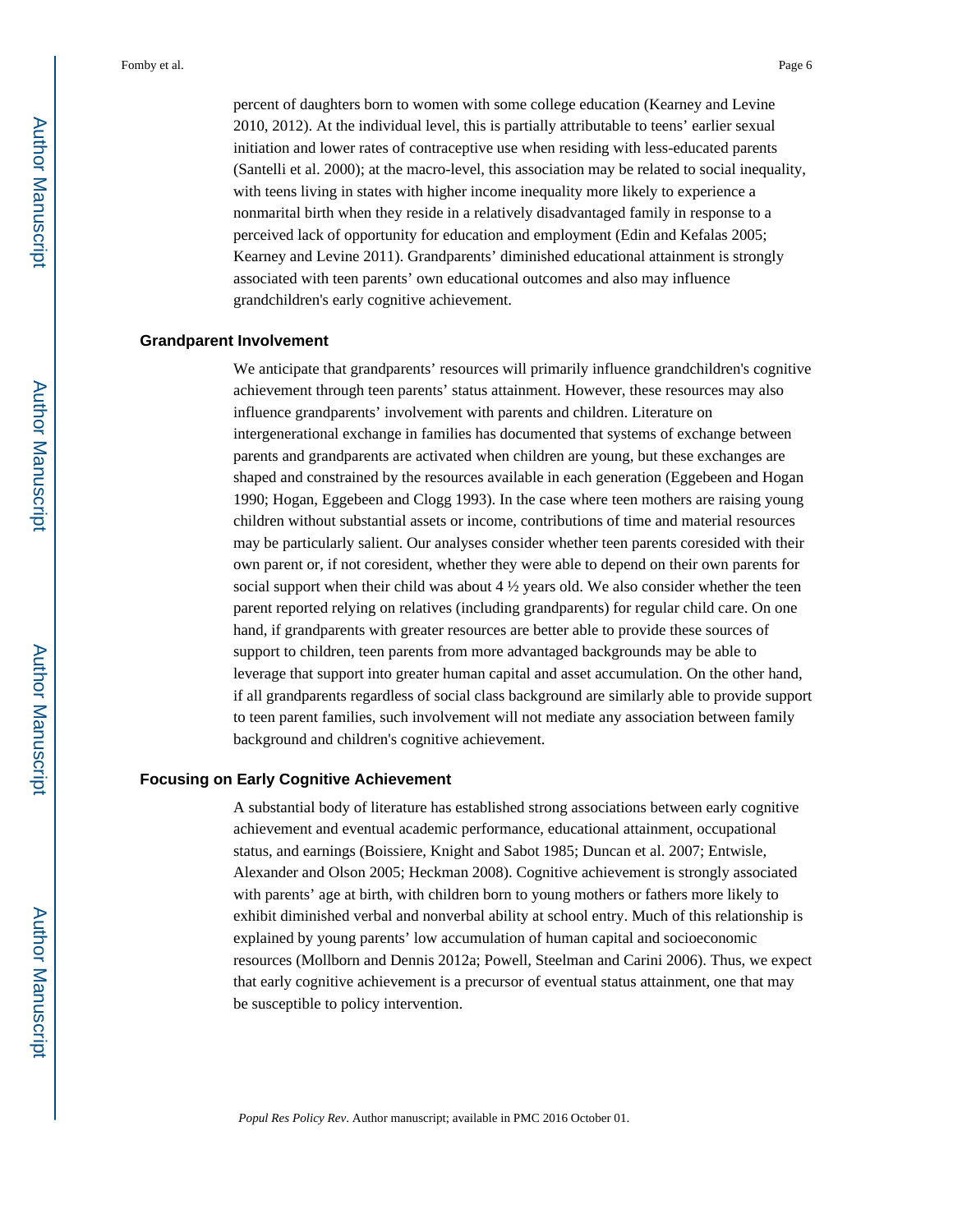#### **Data and Methods**

We use data from the Early Childhood Longitudinal Study-Birth cohort, a nationally representative sample of approximately 10,700 children born in 2001 (U.S. Department of Education 2007).<sup>1</sup> Births were sampled from the roster of births registered with the National Center for Vital Statistics in that year. Primary parents (usually mothers) were first interviewed in person when the children were about 9 months old and again when children were 2 years and 4.5 years old and at kindergarten entry. The original birth cohort was broken into two kindergarten cohorts depending on timing of kindergarten entry, with the first cohort beginning kindergarten in Fall 2006 and the second in Fall 2007. The household response rate at wave 1 was 74.1 percent, and the follow-up rate at kindergarten entry was 78 percent for children who entered school in 2006 and 74 percent for children who entered in 2007. The longitudinal file includes about 6,850 focal children. The drop in sample size reflects an intentional 15 percent sample reduction at the kindergarten wave to reduce costs. Subgroups that were originally oversampled were retained in their entirety, and others were randomly sampled.

The analytic sample is restricted to include children born to women who were between 15 and 19 years old at the child's birth.<sup>2</sup> In 2001, births to women under age 20 represented about 11 percent of all births (Martin et al. 2002). Hence, the analytic sample size is proportionally reduced by our focus on children born to teen mothers. Although the ECLS-B includes children born to teen mothers *and* teen fathers, we focus on mothers here because mothers were more frequent study participants and therefore more likely to have reported on their own family backgrounds. (About 150 children in the full ECLS-B were born to a teen father and an older mother.) We also restrict the analysis to include only teen parents who grew up with at least one biological parent in order to have information on family background, resulting in the loss of about 50 cases. We use independent variables drawn from the first (i.e., 9-month) and third (i.e., 4-year) waves of the study. After using multiple imputation to restore cases lost to missing data on individual variables, the final analytic sample includes about 700 observations.<sup>3</sup>

#### **Outcome Measures**

At the kindergarten wave, interviewers administered early reading and math assessments adapted from several reputable assessment batteries developed for other large studies of preschoolers, such as the Peabody Picture Vocabulary Test, the Preschool Comprehensive Test of Phonological and Print Processing, the PreLAS® 2000, the Test of Early Mathematics Ability-3, and sister study Early Childhood Longitudinal Study-Kindergarten Cohort (ECLS-K). Early reading was assessed by a 35-item test covering age-appropriate areas such as phonological awareness, letter recognition and sound knowledge, print conventions, and word recognition (ECLS-B-reported reliability=0.84). Early math was assessed in two stages, routed after the first stage depending on the child's score and

<sup>&</sup>lt;sup>1</sup>The ECLS-B restricted data license requires users to report Ns to the nearest 50.

<sup>&</sup>lt;sup>2</sup>For confidentiality reasons, the sampling frame for the ECLS-B was constrained to include births occurring to mothers who were at least 15 years old.

<sup>3</sup>The *mi* command in Stata version 11 was used to create 20 imputed datasets Allison, P.D. 2002 *Missing Data*. Thousand Oaks, CA: Sage, StataCorp. 2009 *Stata Statistical Software: Release 11*. College Station, TX: StataCorp LP.(Allison, 2002; StataCorp, 2009).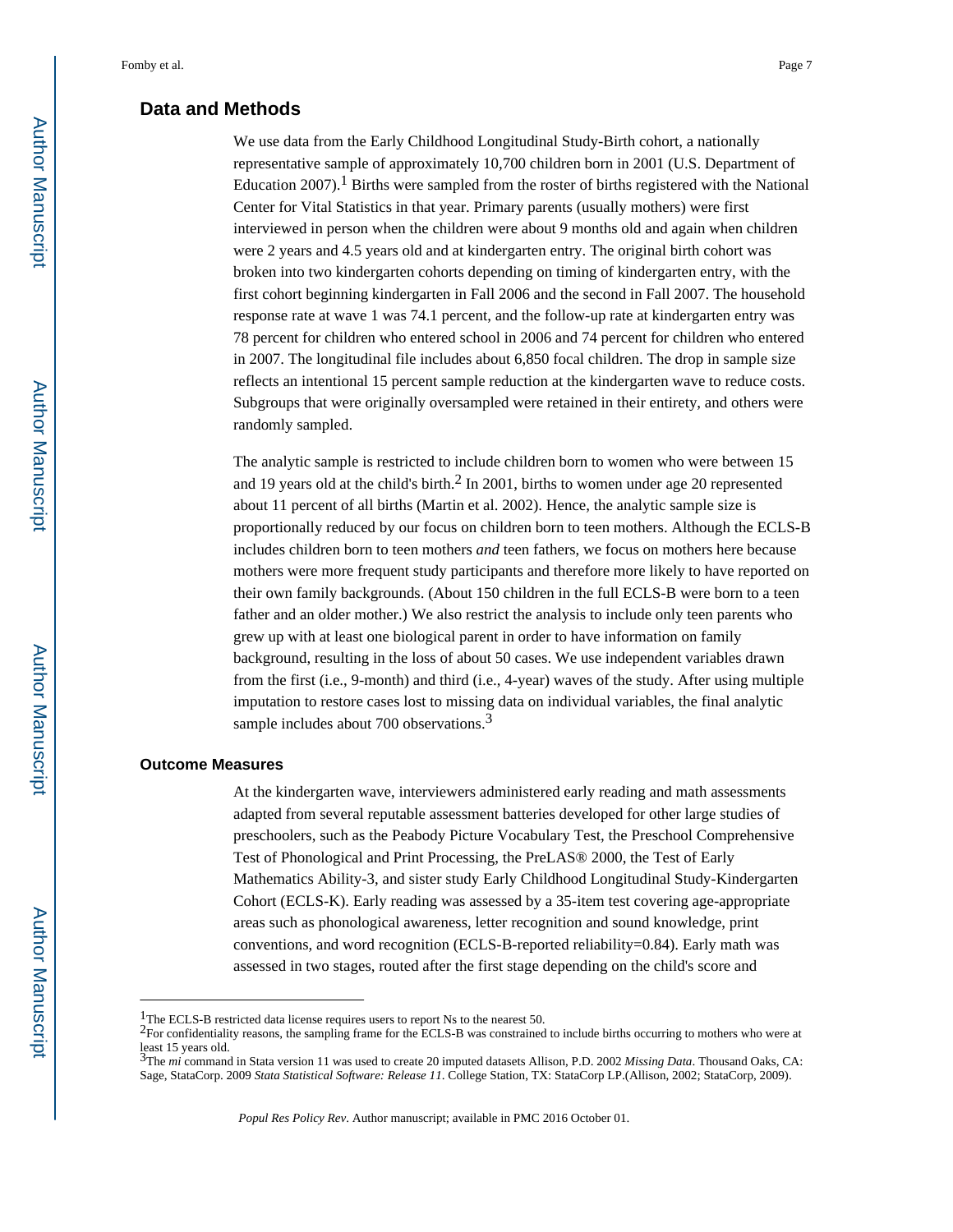evaluating counting, number sense, operations, geometry, pattern understanding, and measurement (ECLS-B-reported reliability=0.89). We standardized the scale scores for the reading and math evaluations for the full longitudinal sample (N~6,850).

#### **Key Independent Variables**

Our key independent variables pertain to teen parents' family background. *Grandmother's age at birth* was calculated as the difference between the teen parent's mother's reported age at interview and the teen parent's age at interview. Because of the questionnaire design, it is not possible to determine grandmother's age at birth when the grandmother was deceased at interview. Hence, our sample excluded teen mothers whose own mothers are no longer living (N~50). Family structure during the teen parent's childhood was based on the respondent's report of whether she resided with her biological mother and biological father continuously until age 16. Teen parents who resided with both parents continuously are compared to teen parents who resided in any other arrangement. *Welfare receipt during the teen parent's childhood* was measured by an indicator of whether the respondent reports household receipt of Aid to Families with Dependent Children (AFDC, since replaced by TANF) when the parent was between the ages of 5 and 16. *Grandparents' educational attainment* was based on the respondent's report of her mother's and father's highest completed year of schooling. When both parents' educational attainment is known, we took the higher value. Otherwise, we relied on the educational attainment of the only known parent. From this information, we created a dichotomous variable indicating whether either parent (or the only parent) had at least finished high school vs. both parents (or the only parent) not having finished high school.

We used comparable indicators of teen parents' demographic and socioeconomic characteristics. *Union status* was described by whether the mother is married to the child's biological father at the preschool (age 4) interview wave. Her *household income* at the preschool interview was measured by a continuous income-to-needs ratio constructed from the household income measure produced by the National Center for Education Statistics. *Assets* in the household were measured by taking an average of five dichotomous indicators reported at the preschool interview: owning a car; having stocks or investments; having checking or savings account; owning a residence; and not residing in subsidized housing (that is, not living somewhere rent-free or in exchange for work or goods; Cronbach's alpha=0.71). Finally, the teen parent's educational attainment was measured by whether she had not completed high school by wave 1 (1=less than high school, 0=high school or more) and whether she increased her educational attainment by the kindergarten wave. Increases in educational attainment were measured by change in the respondent's highest earned credential (e.g., an Associate's or Bachelor's degree). Years of additional educational attainment that did not culminate in a credential between waves were not captured in the survey.

Grandparent involvement with teen parents and grandchildren at the preschool wave was measured by three indicators: whether the teen parent and child coresided with at least one of the maternal grandparents (in a household headed by the teen parent or the grandparent); whether the respondent included the maternal grandparents among the people she would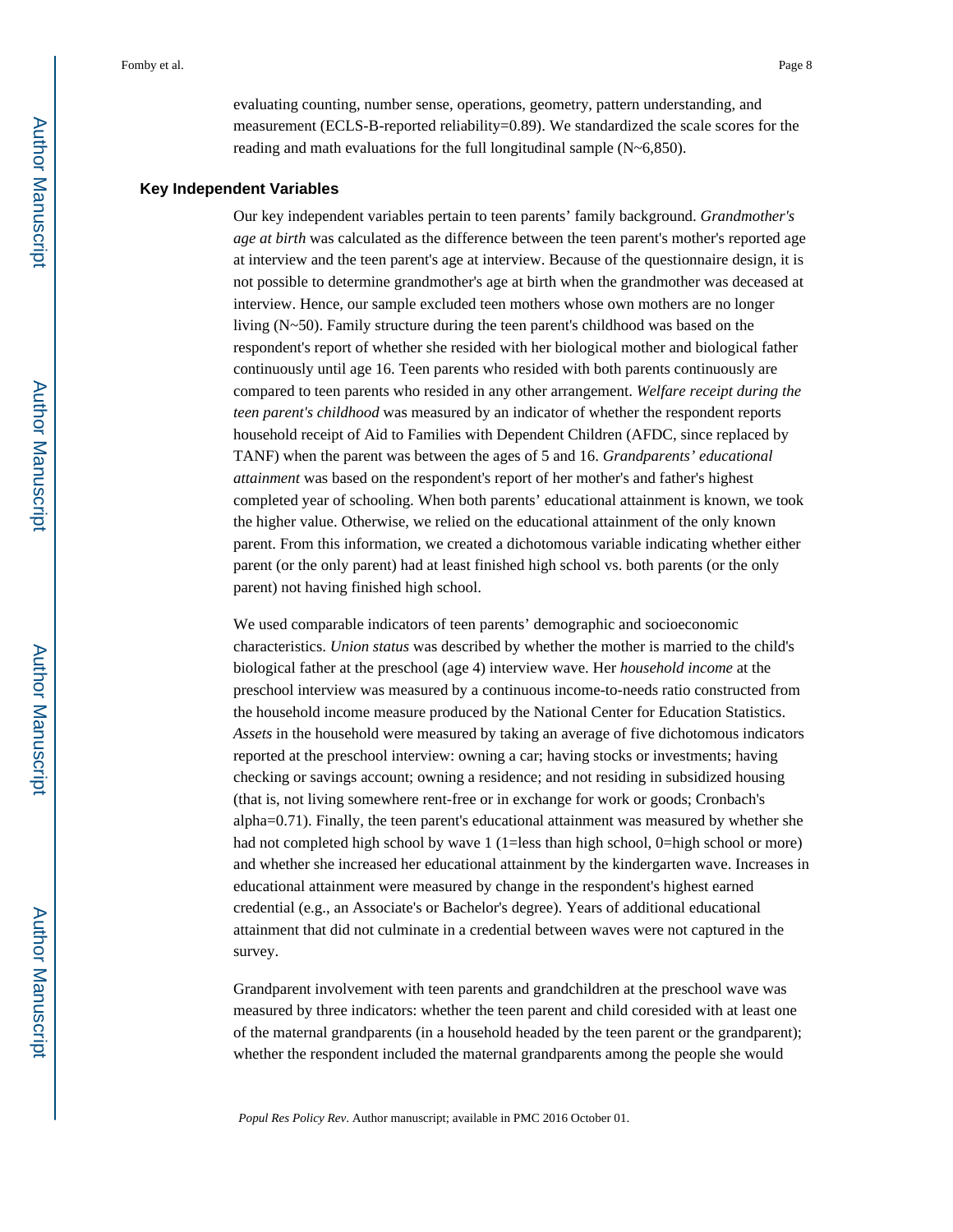contact during an emergency in the middle of the night; and whether the child received regular child care provided by a relative (response categories did not distinguish between grandparents and other relatives). The first two items are mutually exclusive, and the reference category is teen parents who neither coresided with a grandparent nor considered either grandparent as a source of perceived report. We use this coding scheme because respondents were asked about perceived support only from people who resided outside of the household. Thus, if the mother lived with the child's grandparents, the grandparents were not identified as a source of support in an emergency.

All models included the following control variables. The teen parent's age at her child's birth was dichotomized to compare births occurring to 15 to 17-year-olds to those occurring to 18 to 19-year-old parents. The focal child's age at the kindergarten interview was measured in months. Race/ethnicity was described by four mutually exclusive categories: non-Hispanic white, non-Hispanic black, non-Hispanic any other race, and Hispanic (any race). The teen parent's nativity was scored 1 if she was born in the United States, 0 otherwise. Urban (vs. rural) residence and religiosity (any attendance at a religious service in the last year vs. none) at wave 1were included as dichotomous indicators. Child birth order was tested as a control variable but had no statistically significant association with the outcome measure and did not mediate key relationships in the model and so is not included here.

We used ordinary least squares regression to predict children's reading and math achievement scores at school entry as a function of teen parents' family background, teen parents' own socioeconomic characteristics, and grandparents' involvement with teen parents and grandchildren. Because the dependent variables were standardized, coefficients should be interpreted as predicted units of standard deviation change in the outcome measure associated with a one-unit change in the independent variable. All analyses were weighted to account for clustering and wave non-response. The weights were designed to make full sample analyses representative of the population of children born in the United States in 2001, but our sample is restricted to children of teen mothers.

#### **Results**

Table 1 shows selected weighted descriptive statistics for the full longitudinal ECLS-B sample and our analytic sample of teen mothers, both overall and by grandparents' educational attainment. Children born to teen mothers had math and reading scores that were more than one-third of a standard deviation lower than the population average at school entry. However, as expected, there is variation in this group. When neither grandparent completed high school, children's average cognitive achievement scores were more than one-half of a standard deviation below the population mean. In contrast, when either grandparent completed at least high school, children's average scores were less than onefifth of a standard deviation below the population mean.<sup>4</sup> Strikingly, at 0.47 standard deviations for math and0.36 standard deviations for reading, the differences in children's outcomes between the two groups of teen mothers were larger than the differences between

<sup>&</sup>lt;sup>4</sup>Sample sizes listed represent the original sample (rounded to the nearest 50) prior to multiple imputation. Multiple imputation added about 50 additional cases which are represented in the reported means and models and in our report of the overall sample size.

*Popul Res Policy Rev*. Author manuscript; available in PMC 2016 October 01.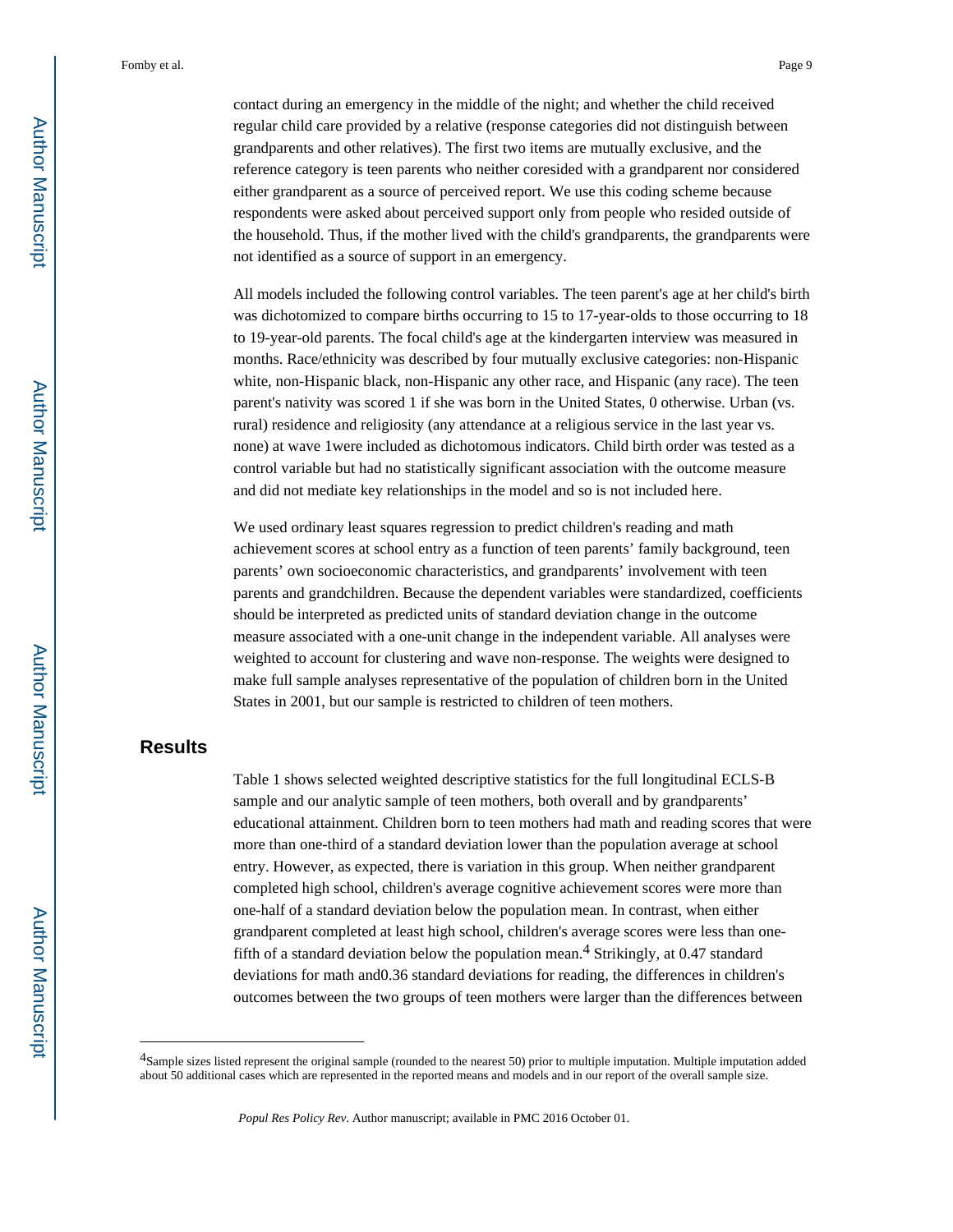children of teen mothers overall and the general population. These group differences by grandparents' educational attainment among children born to teen mothers were statistically significant at  $p<0.01$  (reading) and  $p<0.01$  (math). Where the maternal grandparents had at least finished high school, teen mothers were less likely to have received welfare in their household of origin, were born to slightly older mothers, and were more likely to reside with both parents continuously until age 16 compared to teen mothers whose parents lacked a high school education. However, these group differences were not statistically significant.

As expected, where maternal grandparents had finished high school, teen mothers scored higher on indicators of socioeconomic status after their children were born compared to those where maternal grandparents had not finished high school. When grandparents were more highly educated, teen mothers' own household income was about 160 percent of the federal poverty level (FPL) when their children were preschool-aged (vs. 120 percent of the FPL for children with less well-educated grandparents,  $p<0.05$ ), they had slightly more assets (p<.05), and on average they had completed 12.3 years of school at wave 1, compared to 11.3 years of school for other teen mothers (p<.001). They were also more likely to achieve more education by the time their children started kindergarten  $(p<0.01)$ . Teen mothers were more likely to reside with more-educated grandparents when their children were preschoolaged (68 percent coresided compared to 52 percent of those whose parents have less education) but those who did not coreside were less likely to identify their parents as a source of social support. Teen mothers used relative-provided child care somewhat more frequently when maternal grandparents had higher educational attainment, but the group difference was not statistically significant.

#### **Multivariate Results**

Table 2 presents coefficients and indicators of statistical significance from OLS models estimating children's standardized math and reading achievement scores at kindergarten entry as a function of grandparents' demographic and socioeconomic characteristics, controlling for grandchildren's race/ethnicity, age at observation, and gender, and mothers' age at birth and nativity. Grandparent characteristics were first assessed in stepwise models (models 1 to 4) and then simultaneously (model 5). Math and reading scores were both negatively associated with grandparents' low educational attainment in the stepwise models (model 2 in each panel). When neither grandparent completed high school, a child's predicted math achievement score was more than one-third of a standard deviation lower and their reading achievement score was nearly one-quarter of a standard deviation lower compared to children in families in which at least one grandparent completed high school. When all family background characteristics were considered simultaneously (model 5 in each panel), the magnitude of the coefficients associated with grandparent education was essentially unchanged. Other aspects of grandparents' socioeconomic status when a teen mother was growing up were not significantly related to grandchildren's cognitive achievement scores at school entry.

Tables 3 and 4 introduce indicators of teen parents' socioeconomic status and grandparents' involvement in teen parent families for math (table 3) and reading (table 4) achievement to assess whether these factors mediate the associations described in table 2. In each table,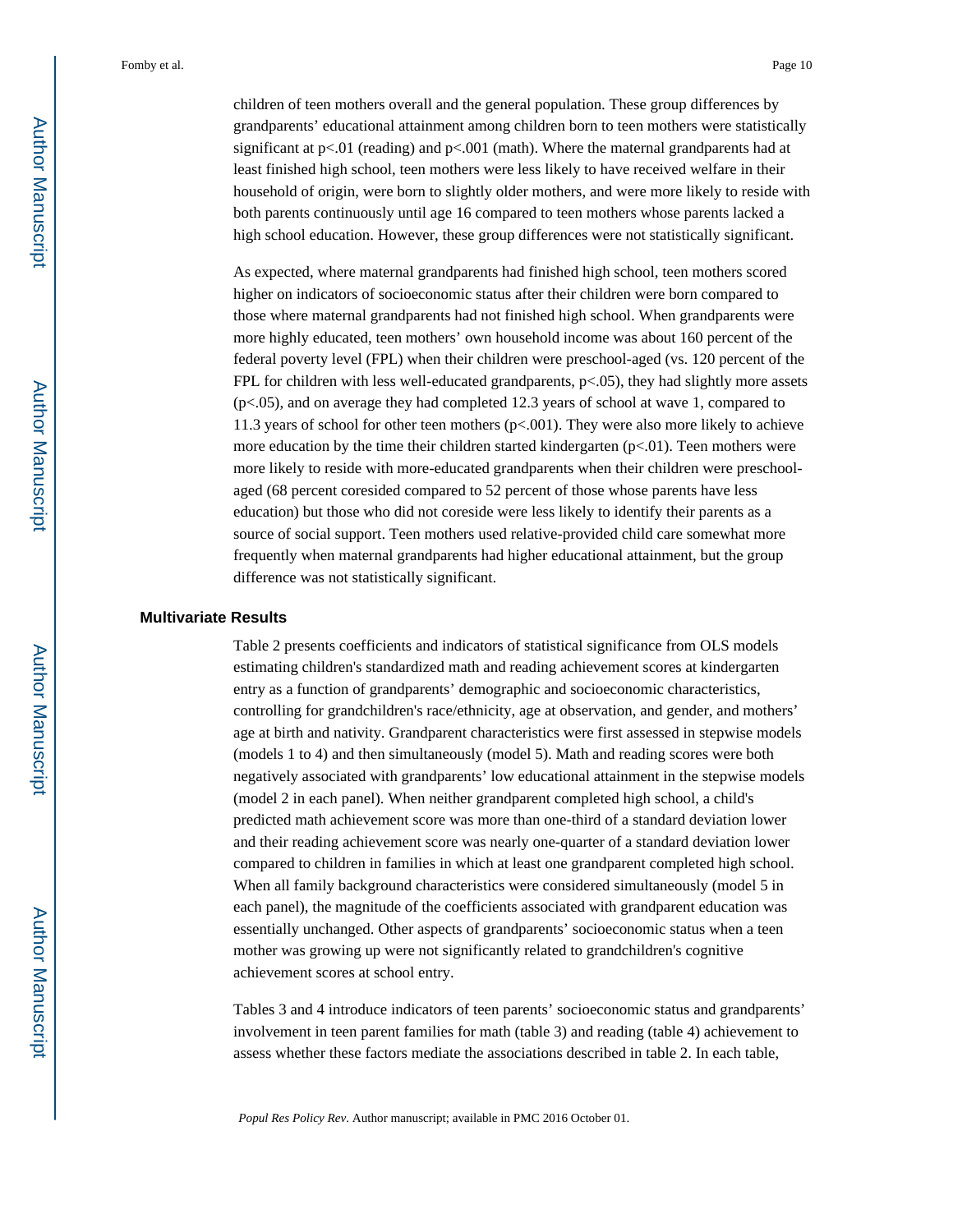model 0 is the same as model 5 from table 2 for the relevant outcome. It is repeated in these tables for ease of comparison.

Beginning with math achievement (table 3), model 1 shows that the teen parent's own high school completion status slightly reduced the magnitude and significance of the association of grandparents' educational attainment with children's math achievement (B=−0.321, p<.01 vs B=−0.348, p<.001 in model 0), but post-hoc tests indicate the coefficients are not significantly different from each other. The teen parent's own high school completion by wave 1 positively predicts children's math achievement, but subsequent educational attainment has no association with the outcome. Introducing the teen mother's assets (model 2) or household income-to-needs ratio at wave 3 (model 3) also slightly attenuated the influence of grandparents' educational attainment on grandchildren's math scores, but the coefficients associated with grandparents' education are not significantly different from those in model 0.

When all socioeconomic indicators in the teen parent generation are considered simultaneously (model 5), the model is similar to the baseline model, implying a positive one-third standard deviation difference in the math achievement of children where at least one maternal grandparent had completed high school compared to children where neither grandparent had finished. The magnitude of this association exceeds that for the teen parent's own educational attainment at wave 1 (coefficients are significantly different at p<. 01 in post-hoc tests).

Model 6 incorporates the indicators of grandparent involvement that were expected to explain any observed association between grandparent characteristics and children's math achievement. These were not independently associated with the outcome and had no significant attenuating effect on the indicators of grandparent traits. The indicators of grandparent involvement also did not attenuate the association of parent socioeconomic status at wave 3 with the outcomes.

Table 4 follows the same format to describe models predicting children's early reading achievement. After accounting for the teen parent's own educational experience, the influence of grandparents' low educational attainment is reduced by about 20 percent but remains marginally statistically significant  $(p<10)$ . The difference in the magnitude of the relevant coefficient between models 0 and 1 is statistically insignificant in a post-hoc test, however. The teen parent's own high school completion at wave 1 predicts children's higher reading achievement scores by .284 standard deviations on average, and further educational attainment is associated with scores about one-fifth of a standard deviation higher compared to children of teen parents who gain no further education. Other aspects of teen mothers' socioeconomic status did not attenuate the association of grandparents' educational attainment with children's reading scores, but teen mothers' union status at wave 3 (model 4) positively predicted children's outcomes (p<.10).

Model 5 considers all of a teen mother's own socioeconomic characteristics simultaneously. When all factors are considered, the magnitude of the association of grandparents' educational attainment with children's predicted reading achievement scores is statistically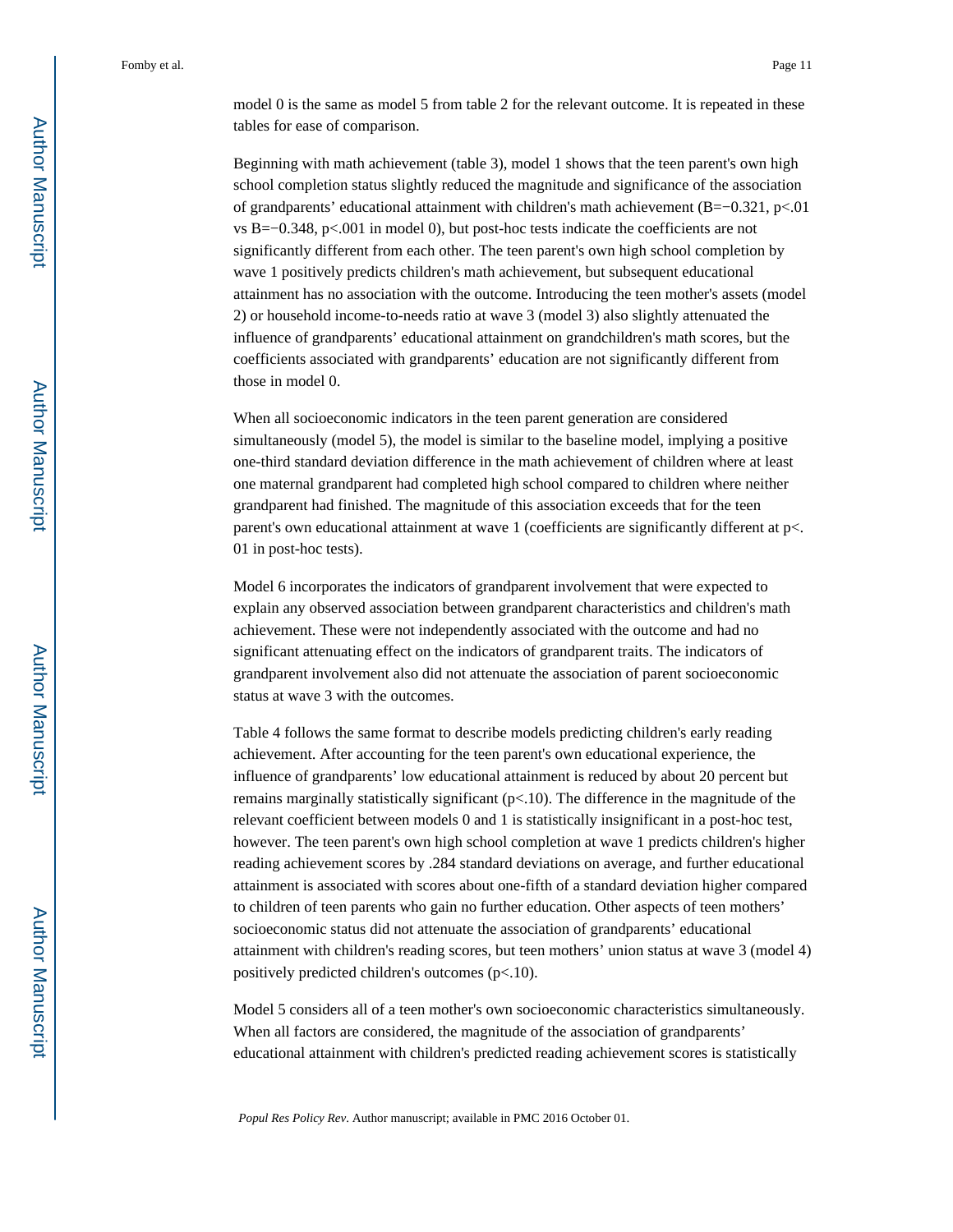unchanged compared to model 0. Moreover, grandparents' educational attainment remains significant at  $p < 0.05$ , and its magnitude is about three-quarters the size of the coefficient associated with teen parents' high school completion at wave 1. Model 6 includes socioeconomic status in the grandparent and parent generation as well as indicators of grandparents' involvement. This model assesses whether grandparent involvement explains the association of either grandparents' or parents' socioeconomic status with grandchildren's early reading achievement. As for math achievement, this expectation was not supported. Grandparent involvement did not significantly attenuate the association between teen mothers' human capital and financial resources by school entry and children's reading achievement. Nor did it explain the association of grandparents' educational attainment or other indicators of socioeconomic status with either outcome.

In supplemental models (available upon request) we interacted grandparents' educational attainment with grandparents' involvement to consider whether there were social class differences in how grandparents' participation in children's lives shaped early cognitive achievement. This expectation emerged from prior research showing that the association of grandparent coresidence varies by household income (Mollborn, Fomby and Dennis 2011) and by research suggesting middling benefits of relative-provided day care for children of teen parents compared to no nonparental care that might be explained by variation in family background attributes (Mollborn and Blalock 2012). Interaction terms were statistically unrelated to reading and mathematics achievement. We conclude that grandparent involvement does not influence the cognitive achievement of teen parents' children on average, regardless of social class background.

#### **Discussion**

In the main, children born to teen parents experience disadvantaged cognitive achievement at school entry compared to children born to older parents. However, within this population there is variation, with a significant fraction of teen parents' children ready for school when they enter kindergarten. We asked whether some portion of this variation is attributable to the family background of teen mothers. In particular, we hypothesized that teen mothers from more advantaged backgrounds would accumulate more human capital, income, and assets prior to their children's school entry that would translate to higher levels of school readiness. Further, we expected that grandparents' resources would affect grandchildren's achievement through the provision of coresidence, child care, and social support.

One aspect of grandparents' socioeconomic status when teen mothers were growing up was strongly associated with grandchildren's math and reading achievement: educational attainment. Children of teen mothers whose maternal grandparents had not completed high school had predicted achievement scores one-quarter to one-third of a standard deviation below their peers whose teen mothers had at least one parent who had finished high school in the full models. Why might grandparents' educational attainment be the most pertinent component of socioeconomic status for shaping grandchildren's cognitive achievement? First, education is a more stable measure of socioeconomic status than the other attributes measured here. The measures of grandparents' welfare receipt and family structure history used here are rough, and those circumstances might have changed by the time of a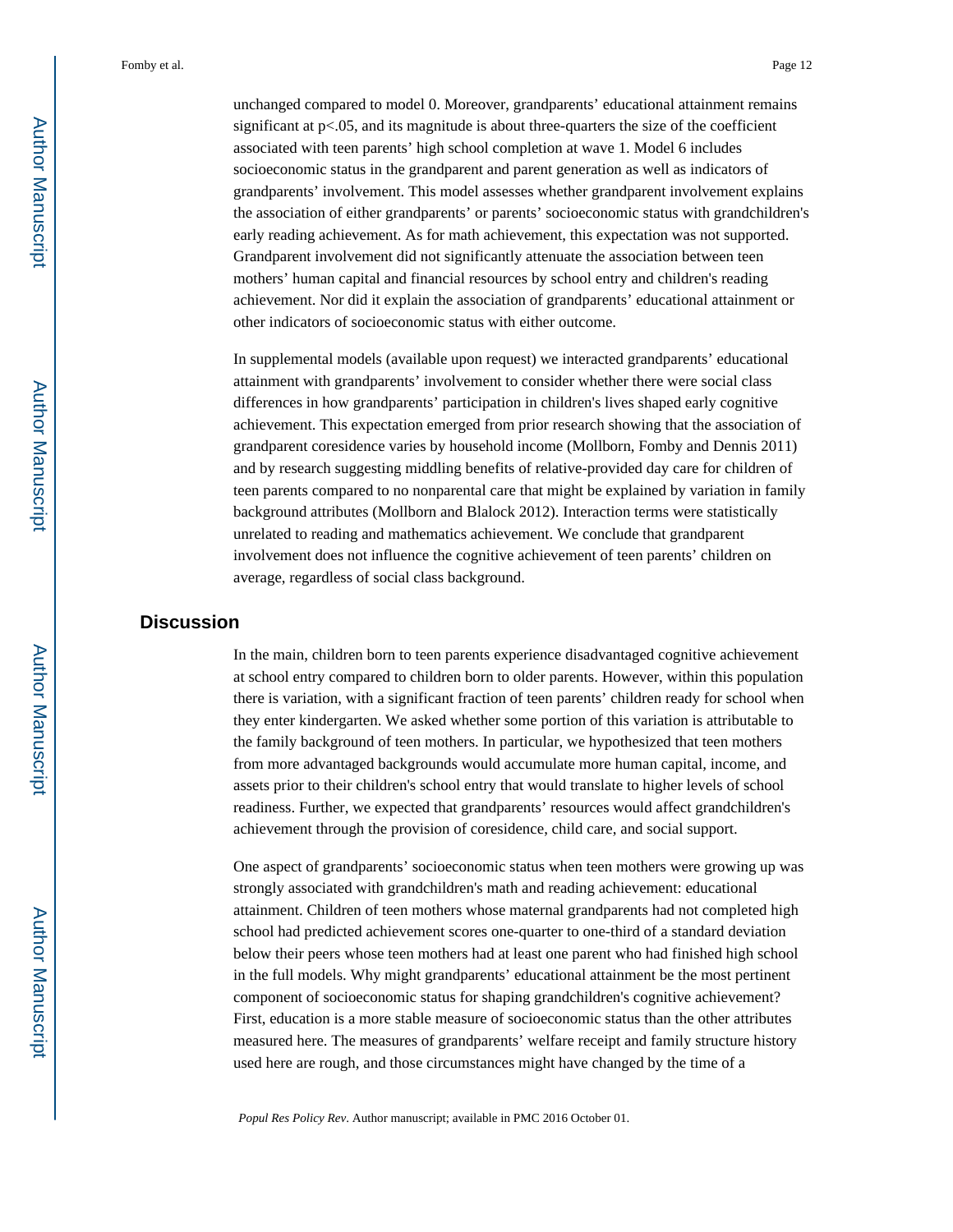grandchild's birth. Hence, educational attainment might be a more valid indicator of grandparents' earning power and potential financial contributions to teen parents and grandchildren. Second, teen parents with more highly educated parents might be more motivated to acquire more education themselves, either because of grandparents' role modeling or persuasion, or to satisfy personal goals established prior to childbearing. Third, educational attainment in the grandparent and parent generations may reflect a heritable component of cognitive achievement that we are unable to isolate with the available data. Finally, this indicator may capture unmeasured selection into teen parenthood. For example, youth in families where grandparents achieved higher educational attainment might have had a lower propensity to become teen parents, and unmeasured characteristics associated with grandparent educational attainment might also drive those teen parents to "recover" from early parenthood more quickly.

As hypothesized, our descriptive results indicated that teen mothers whose parents had achieved more education had higher socioeconomic status themselves (as measured by educational attainment, assets, and household income-to-needs) by the time their children started school. In multivariate models, mothers' high school completion by wave 1 and household income when children were preschool-aged independently predicted children's higher math scores, and mothers' high school completion and subsequent education predicted children's higher reading scores. However, these factors did *not* strongly attenuate the association of grandparents' educational attainment with both of the outcomes. Hence, our expectation that grandparents' resources would improve child outcomes indirectly through their influence on parents' socioeconomic status was not supported. Instead, both generations' socioeconomic status predicted child achievement scores.

Corollary to that null finding, we did not find that grandparents' involvement with grandchildren varied by social class background. Nor did we find that the measures of grandparent involvement considered here explained the influence of grandparent socioeconomic resources on child cognitive development. That is, to the extent that grandparents' educational attainment is associated with grandchildren's early cognitive achievement, its influence does not operate through the provision of child care or coresidence.

Why, then, might the association of grandparents' educational attainment with the early cognitive achievement of teen parents' children be so strong and robust after controlling for parent socioeconomic status? In supplementary analyses (available upon request), we tested our full analytic model on the complete longitudinal ECLS-B sample including children born to older parents in order to determine whether the association of grandparents' characteristics with children's outcomes was unique to the population of children born to teen mothers. In those models, children of teen mothers did experience a deficit when their grandparents had not finished high school that was not present for children born to older parents. Although the differences were not consistently statistically significant, the pattern was consistent with the expectation that grandparents are making substantial contributions to the well-being of children born to teen mothers. Although we have documented variation in socioeconomic status among teen mothers, our descriptive results indicate that as a group, this population begins parenthood with few resources compared to the general population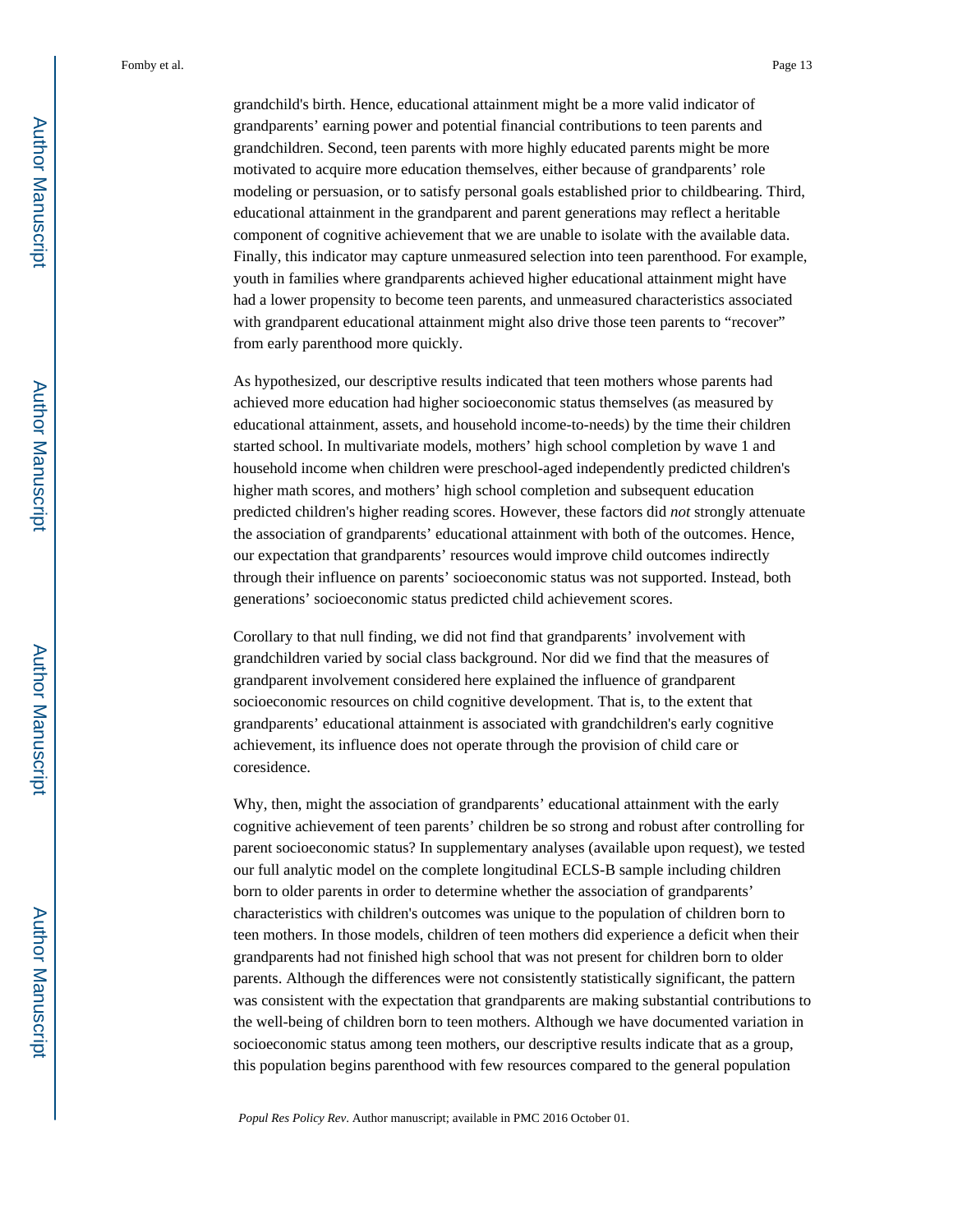(Mollborn and Dennis 2012a). Teen mothers, regardless of socioeconomic background, are also more likely to coreside with their own parents compared to the general population. Hence, grandparents' resources, rather than teen parents' resources, may be more salient in shaping the socioeconomic context that contributes to grandchildren's school readiness (Mollborn and Jacobs 2012).

Arguably, the significance of grandparents' resources for children's well-being may recede as teen parents increase their educational attainment and begin to amass resources (Furstenberg 2003; Furstenberg et al. 1987). Our analytic models did not assess directly whether grandparents' resources were associated with trajectories of teen parents' resource accumulation while children were young; nor do ECLS-B data allow a consideration of children's cognitive achievement beyond school entry. However, prior research suggests that grandparent contributions of time, money, and housing facilitate teen parents' increased educational and occupational attainment over time (Dunifon and Kowaleski-Jones 2007; Gordon, Chase-Lansdale and Brooks-Gunn 2004; Hao and Brinton 1997). Thus, access to resources provided by grandparents may benefit children directly when they are young and indirectly as they age through the influence of grandparents' resources on teen parents' own resource accumulation.

Our work adds to a body of existing research that suggests that multigenerational models of social mobility may be particularly pertinent for teen parent families. This is consistent with recent research and theory-building that has suggested grandparents' socioeconomic characteristics might be most salient for children's well-being at the lower end of the socioeconomic spectrum (Jaeger 2012; Mare 2011). This research has also demonstrated that the multigenerational transmission of at least some components of resources may be non-Markovian in a specialized population like children of teen parents. That is, the influence of factors like educational attainment may operate directly between the first and third generations in a three-generation model, rather than only through what is transmitted from the first to the second generation.

That said, we do not argue that tapping grandparents' resources would be an effective policy strategy to offset the socioeconomic challenges that teen parents and their children face. Grandparent contributions to child well-being are not necessarily positive in all cases and are a potential source of conflict between grandparents and teen parents. The association of coresidence with grandparents on children's early cognitive development is more positive for black than for white children, largely because parents of white children are more likely to reside in an extended household only when economic resources are tightly constrained (Mollborn et al. 2011). As children age, however, continued coresidence with grandparents in black families may be less beneficial compared to residing with a single mother (Dunifon and Kowaleski-Jones 2007; Unger and Cooley 1992). This may be due to negative selection into long-term coresidence or to conflict around parenting styles as teen parents strive to live independently (SmithBattle 1996). Further, recent social structural conditions like declining real wages, lost retirement savings, long-term unemployment, and housing instability constrain the resources that extended kin are able to provide to young parents (Brewster and Padavic 2002; Mollborn and Jacobs 2012).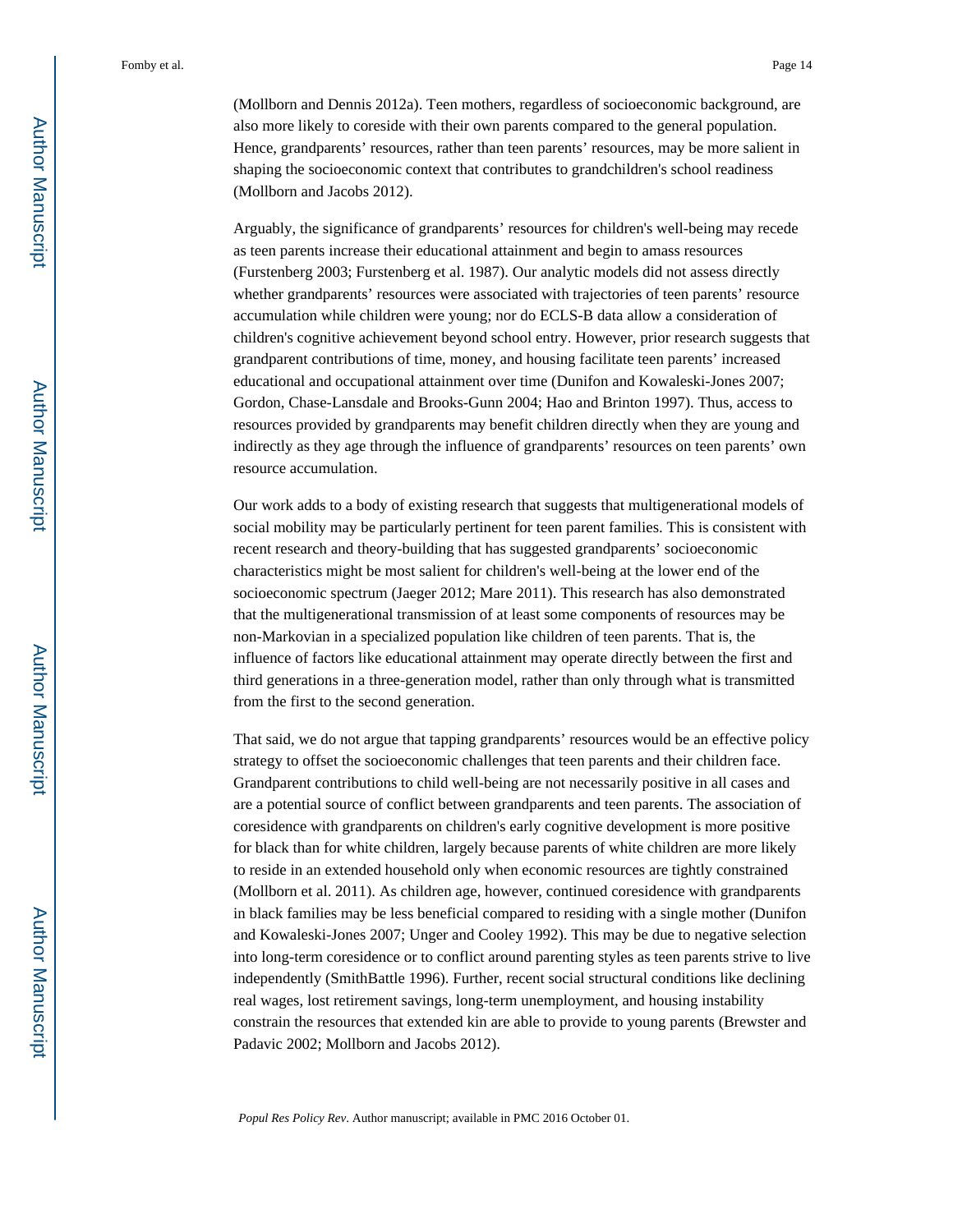Our study has several limitations. First, as with any child-based study, the measures of parents' background are incomplete and retrospective and rely on parents' recall, which is subject to error. Our analysis is further constrained by excluding very young teen mothers, those whose mothers are no longer living, and those who never resided with their biological parents, all of which are likely to be more highly disadvantaged groups. Because we rely on respondent-reported data for family background information and nearly all parent respondents are female, we are reporting on the role of maternal grandparent involvement only; a more comprehensive picture would include information on both sets of a child's grandparents. Lastly, we have not accounted for parent characteristics like mental health and parenting practices that are also associated with the success of teen parents' children and which may be related both to family background and parents' own socioeconomic status. Despite these limitations, this study provides new information to explain variation in outcomes among children of teen parents and has documented the utility of using a threegeneration model to understand child well-being in a vulnerable population.

#### **REFERENCES**

Allison, PD. Missing Data. Sage; Thousand Oaks, CA: 2002.

- Boissiere M, Knight JB, Sabot RH. Earnings, Schooling, Ability, and Cognitive Skills. American Economic Review. 1985; 75(5):1016–1030.
- Brewster KL, Padavic I. No more kin care? Change in black mothers' reliance on relatives for child care, 1977-94. Gender & Society. 2002; 16(4):546–563.
- Brooks-Gunn J, Duncan GJ. The effects of poverty on children. Future of Children. 1997; 7(2):55–71. [PubMed: 9299837]
- Chan TW, Boliver V. The Grandparents Effect in Social Mobility: Evidence from British Birth Cohort Studies. American Sociological Review. 2013; 78(4):662–678.
- Cherlin, AJ.; Furstenberg, J.; Frank, F. The New American Grandparent: A Place in the Family, a Life Apart. Harvard University Press; Cambridge, MA: 1992.
- Child Trends. Teen Births. Washington, DC.: 2013.
- Dearing E, McCartney K, Taylor BA. Change in family income-to-needs matters more for children with less. Child Development. 2001; 72(6):1779–1793. [PubMed: 11768145]
- Duncan GJ, Dowsett CJ, Claessens A, Magnuson K, Huston AC, Klebanov P, Pagani LS, Feinstein L, Engel M, Brooks-Gunn J, Sexton H, Duckworth K, Japel C. School readiness and later achievement. Developmental Psychology. 2007; 43(6):1428–1446. [PubMed: 18020822]
- Duncan GJ, Magnuson KA. Can family socioeconomic resources account for racial and ethnic test score gaps? Future of Children. 2005; 15(1):35–54. [PubMed: 16130540]
- Dunifon R, Kowaleski-Jones L. The influence of grandparents in single-mother families. Journal of Marriage and Family. 2007; 69(2):465–481.
- Edin, K.; Kefalas, M. Promises I Can Keep: Why Poor Women Put Motherhood before Marriage. Univesity of California Press; Berkeley: 2005.
- Eggebeen DJ, Hogan DP. Giving between generations in American families. Human nature (Hawthorne, N.Y.). 1990; 1(3):211–232.
- Entwisle DR, Alexander KL, Olson LS. First grade and educational attainment by age 22: A new story. American Journal of Sociology. 2005; 110(5):1458–1502.
- Erola J, Moisio P. Social mobility over three generations in Finland, 1950-2000. European Sociological Review. 2007; 23(2):169–183.
- Fomby P, Krueger PM, Wagner NM. Age at Childbearing over Two Generations and Grandchildren's Cognitive Achievement. Research in Social Stratification and Mobility. 2014; 35:71–88. [PubMed: 25767330]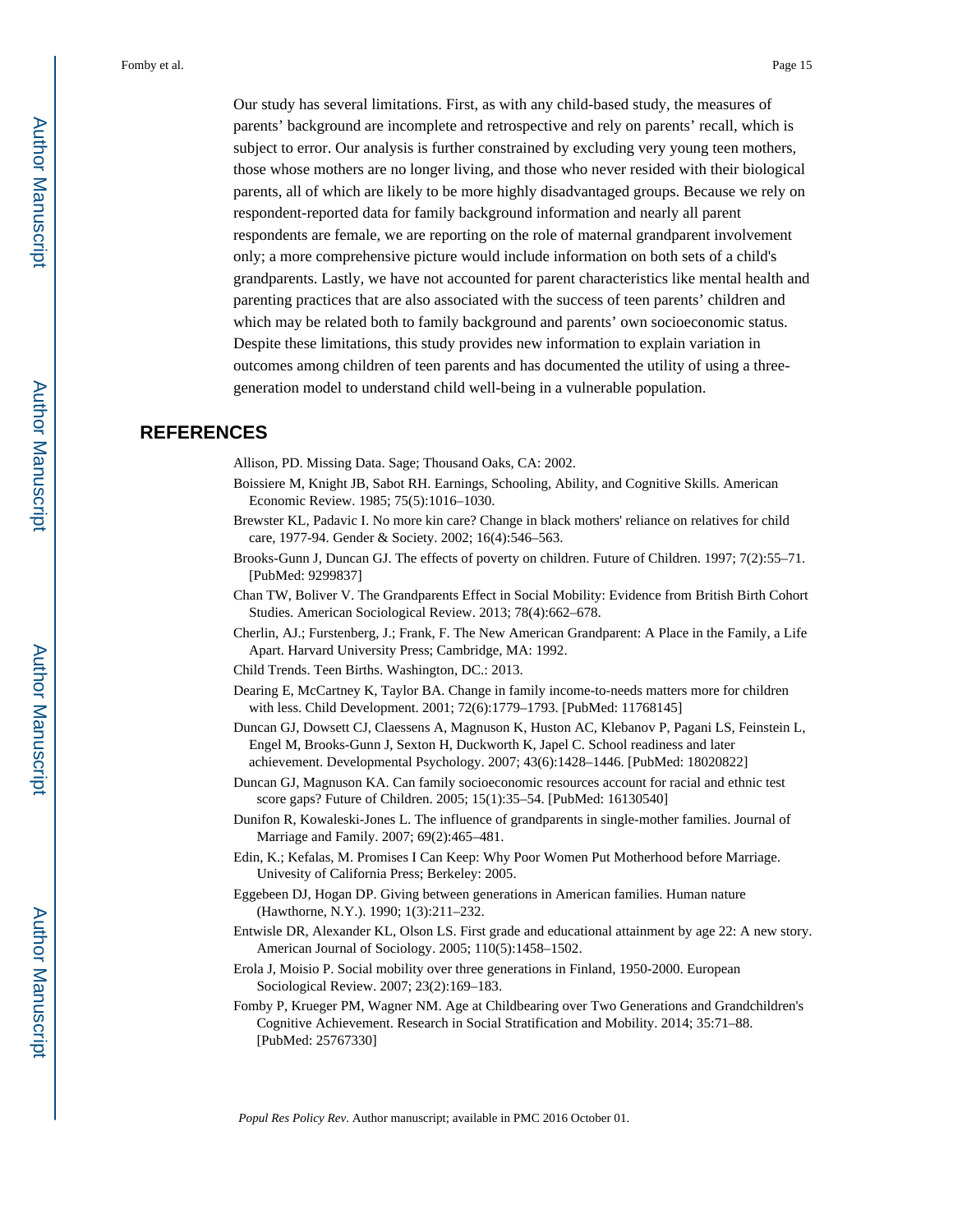- Fomby P, Mollborn S, Sennott CA. Race/Ethnic Differences in Effects of Family Instability on Adolescents' Risk Behavior. Journal of Marriage and Family. 2010; 72(2):234–253. [PubMed: 20697458]
- Furstenberg, FF.; Brooks-Gunn, J.; Morgan, SP. Adolescent Mothers in Later Life. Cambridge University Press; New York: 1987.
- Furstenberg FF Jr. Teenage Childbearing as a Public Issue and Private Concern. Annual Review of Sociology. 2003; 29:23–39.
- Geronimus AT, Korenman S. THE SOCIOECONOMIC CONSEQUENCES OF TEEN CHILDBEARING RECONSIDERED. Quarterly Journal of Economics. 1992; 107(4):1187–1214.
- Geronimus AT, Korenman S, Hillemeier MM. DOES YOUNG MATERNAL AGE ADVERSELY AFFECT CHILD-DEVELOPMENT - EVIDENCE FROM COUSIN COMPARISONS IN THE UNITED-STATES. Population and Development Review. 1994; 20(3):585–609.
- Gordon RA, Chase-Lansdale PL, Brooks-Gunn J. Extended households and the life course of young mothers: Understanding the associations using a sample of mothers with premature, low birth weight babies. Child Development. 2004; 75(4):1013–1038. [PubMed: 15260862]
- Hao LX, Brinton MC. Productive activities and support systems of single mothers. American Journal of Sociology. 1997; 102(5):1305–1344.
- Heckman JJ. Schools, Skills, and Synapses. Economic Inquiry. 2008; 46(3):289–324. [PubMed: 20119503]
- Hoffman SD, Foster EM, Furstenberg FF. REEVALUATING THE COSTS OF TEENAGE CHILDBEARING. Demography. 1993; 30(1):1–13. [PubMed: 8379973]
- Hogan DP, Eggebeen DJ, Clogg CC. THE STRUCTURE OF INTERGENERATIONAL EXCHANGES IN AMERICAN FAMILIES. American Journal of Sociology. 1993; 98(6):1428– 1458.
- Hotz VJ, McElroy SW, Sanders SG. Teenage childbearing and its life cycle consequences Exploiting a natural experiment. Journal of Human Resources. 2005; 40(3):683–715.
- Jaeger MM. The Extended Family and Children's Educational Success. American Sociological Review. 2012; 77(6):903–922.
- Kahlenberg, R. Affirmative Action for the Rich: Legacy Preferences in College Admissions. The Century Foundation; New York: 2010.
- Kahn JR, Anderson KE. INTERGENERATIONAL PATTERNS OF TEENAGE FERTILITY. Demography. 1992; 29(1):39–57. [PubMed: 1547902]
- Kane J, Morgan SP, Harris K, Guilkey D. The Educational Consequences of Teen Childbearing. Demography. 2013; 50(6):2129–2150. [PubMed: 24078155]
- Kearney, M.; Levine, P. "INCOME INEQUALITY AND EARLY NON-MARITAL CHILDBEARING: AN ECONOMIC EXPLORATION OF THE "CULTURE OF DESPAIR" ". Cambridge, MA.: 2011.
- Kearney MS, Levine PB. Socioeconomic disadvantage and early childbearing. The problems of disadvantaged youth: An economic perspective. 2010
- Kearney MS, Levine PB. Why is the Teen Birth Rate in the United States So High and Why Does It Matter? Journal of Economic Perspectives. 2012; 26(2):141–166. [PubMed: 22792555]
- Keister, LA. Wealth in America: Trends in Wealth Inequality. Cambridge University Press; Cambridge, United Kingdom: 2000.
- Levine DI, Painter G. The schooling costs of teenage out-of-wedlock childbearing: Analysis with a within-school propensity-score-matching estimator. Review of Economics and Statistics. 2003; 85(4):884–900.
- Levine JA, Pollack H, Comfort ME. Academic and behavioral outcomes among the children of young mothers. Journal of Marriage and Family. 2001; 63(2):355–369.
- Luster T, Bates L, Fitzgerald H, Vandenbelt M, Key JP. Factors related to successful outcomes among preschool children born to low-income adolescent mothers. Journal of Marriage and the Family. 2000; 62(1):133–146.
- Luster T, Lekskul K, Oh SM. Predictors of academic motivation in first grade among children born to low-income adolescent mothers. Early Childhood Research Quarterly. 2004; 19(2):337–353.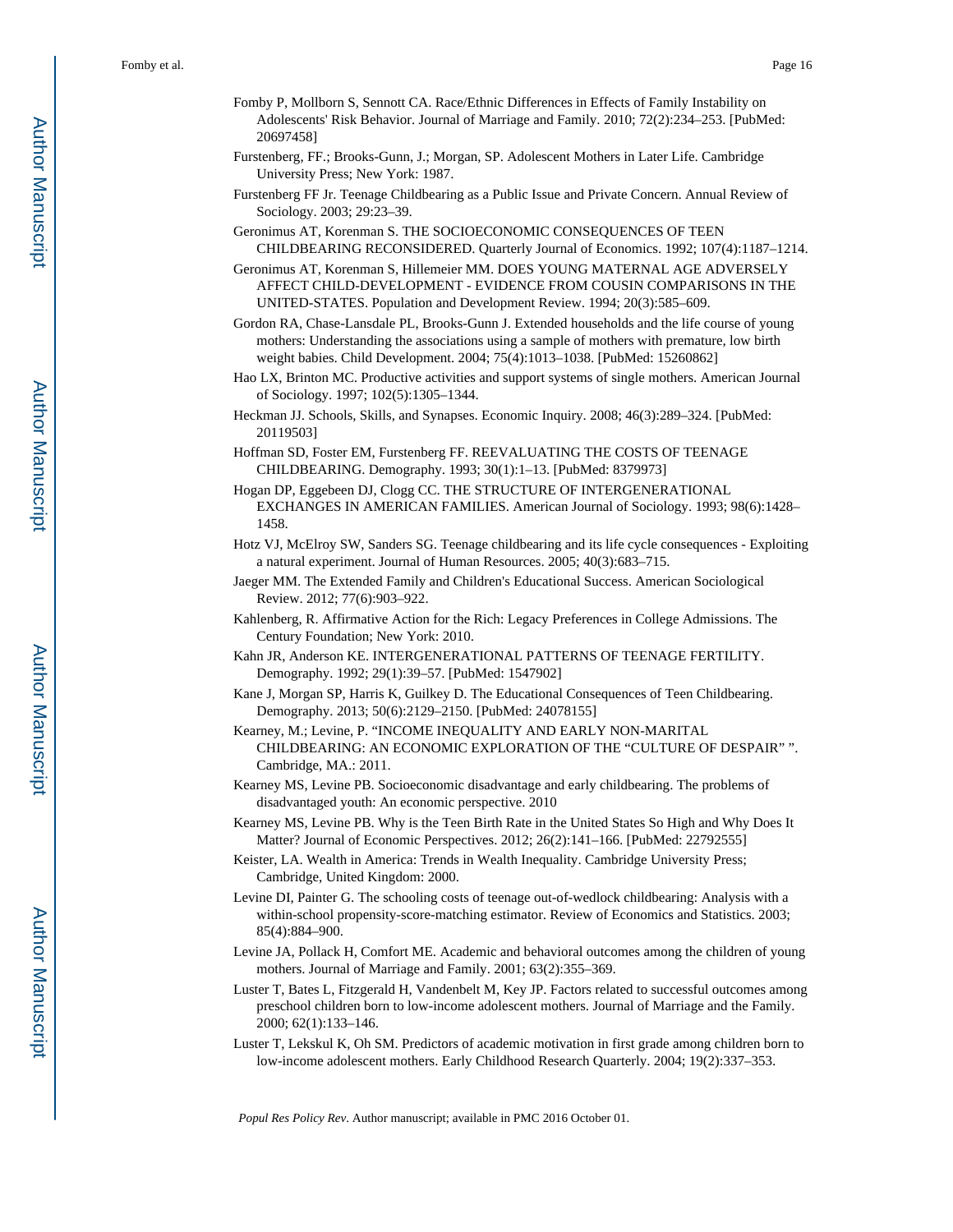- Mare R. A Multigenerational View of Inequality. Demography. 2011; 48(1):1–23. [PubMed: 21271318]
- Martin, JA.; Hamilton, BE.; Ventura, SJ.; Menacker, F.; Park, MM.; Sutton, PD. National Center for Vital Statistics; Hyattsville, MD: 2002. Births: Final Data for 2001.
- Mollborn S. Making the best of a bad situation: Material resources and teenage parenthood. Journal of Marriage and Family. 2007; 69(1):92–104. [PubMed: 21921967]
- Mollborn S, Blalock C. Consequences of Teen Parents' Child-Care Arrangements for Mothers and Children. Journal of Marriage and Family. 2012; 74(4):846–865. [PubMed: 23729861]
- Mollborn S, Dennis JA. Explaining the Early Development and Health of Teen Mothers' Children. Sociological Forum. 2012a; 27(4):1010–1036. [PubMed: 23630407]
- Mollborn S, Dennis JA. Investigating the Life Situations and Development of Teenage Mothers' Children: Evidence from the ECLS-B. Population Research and Policy Review. 2012b; 31(1):31– 66. [PubMed: 22500059]
- Mollborn S, Dennis JA. Ready or Not: Predicting High and Low School Readiness Among Teen Parents' Children. Child Indicators Research. 2012c; 5(2):253–279. [PubMed: 22582109]
- Mollborn S, Fomby P, Dennis JA. Who Matters for Children's Early Development? Race/Ethnicity and Extended Household Structures in the United States. Child Indicators Research. 2011; 4(3):389– 411. [PubMed: 21927627]
- Mollborn S, Jacobs J. "We'll Figure a Way": Teenage Mothers' Experiences in Shifting Social and Economic Contexts. Qualitative Sociology. 2012; 35(1):23–46. [PubMed: 22368313]
- Mollborn S, Lawrence E, James-Hawkins L, Fomby P. How Resource Dynamics Explain Accumulating Developmental and Health Disparities for Teen Parents' Children. Demography. 2014; 51(4):1199–1224. [PubMed: 24802282]
- Musick K, Mare RD. Recent trends in the inheritance of poverty and family structure. Social Science Research. 2006; 35(2):471–499.
- Perper, K.; Manlove, J. Estimated Percentage of Females Who Will Become Teen Mothers: Differences across States. Child Trends; Washington, DC: 2009.
- Phillips, M.; Brooks-Gunn, J.; Duncan, GJ.; Klebanov, P.; Crane, J.; Phillips, M. Family Background, Parenting Practices, and the Black-White Test Score Gap. In: Jencks, C., editor. The Black-White Test Score Gap. Brookings Institution Press; Washington, DC: 1998.
- Powell B, Steelman LC, Carini RM. Advancing age, advantaged youth: Parental age and the transmission of resources to children. Social Forces. 2006; 84(3):1359–1390.
- Santelli JS, Lowry R, Brener ND, Robin L. The association of sexual behaviors with socioeconomic status, family structure, and race/ethnicity among US adolescents. American Journal of Public Health. 2000; 90(10):1582–1588. [PubMed: 11029992]
- Sharkey P, Elwert F. The Legacy of Disadvantage: Multigenerational Neighborhood Effects on Cognitive Ability. American Journal of Sociology. 2011; 116:1934–1981.
- SmithBattle L. Intergenerational ethics of caring for adolescent mothers and their children. Family Relations. 1996; 45(1):56–64.
- StataCorp.. Stata Statistical Software: Release 11. StataCorp LP; College Station, TX: 2009.
- Turley RNL. Are children of young mothers disadvantaged because of their mother's age or family background? Child Development. 2003; 74(2):465–474. [PubMed: 12705567]
- Department of Education US. Early Childhood Longitudinal Study, Birth Cohort (ECLS-B), Longitudinal 9-month/Preschool Restricted-Use Data File (NCES 2008-024). 2007
- Uhlenberg P. Children in an Aging Society. Journal of Gerontology: Social Sciences. 2009; 64B:489– 496.
- Unger DG, Cooley M. PARTNER AND GRANDMOTHER CONTACT IN BLACK-AND-WHITE TEEN PARENT FAMILIES. Journal of Adolescent Health. 1992; 13(7):546–552. [PubMed: 1420208]
- Vandenbelt M, Luster T, Bates L. Caregiving Practices of Low-Income Adolescent Mothers and the Academic Competence of Their First-Grade Children. Parenting-Science and Practice. 2001; 1(3): 185–215.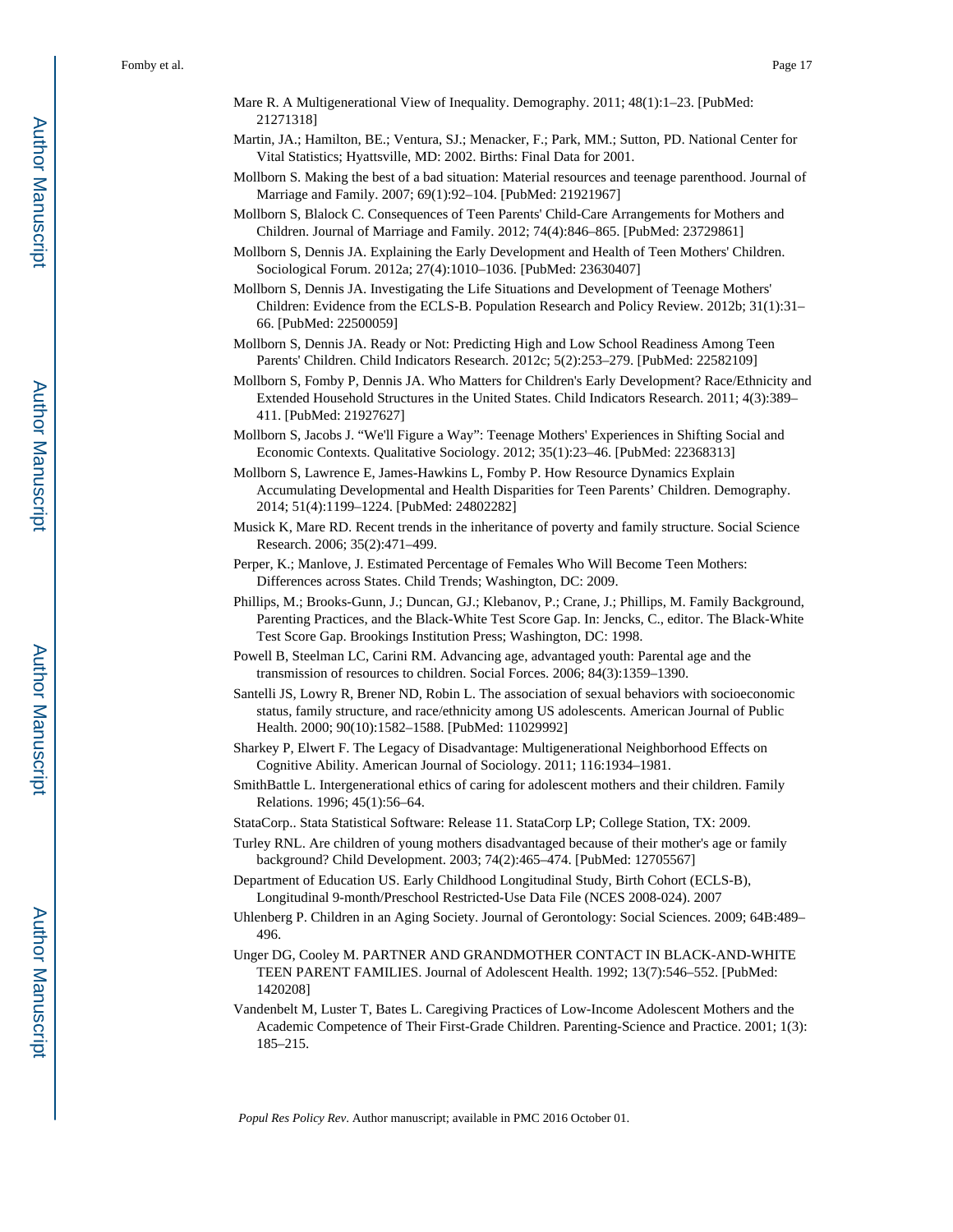- Warren JR, Hauser RM. Social stratification across three generations: New evidence from the Wisconsin Longitudinal Study. American Sociological Review. 1997; 62(4):561–572.
- Wu LL. Effects of family instability, income, and income instability on the risk of a premarital birth. American Sociological Review. 1996; 61(3):386–406.
- Wu LL, Martinson BC. FAMILY-STRUCTURE AND THE RISK OF A PREMARITAL BIRTH. American Sociological Review. 1993; 58(2):210–232.
- Yeung WJ, Linver MR, Brooks-Gunn J. How money matters for young children's development: Parental investment and family processes. Child Development. 2002; 73(6):1861–1879. [PubMed: 12487499]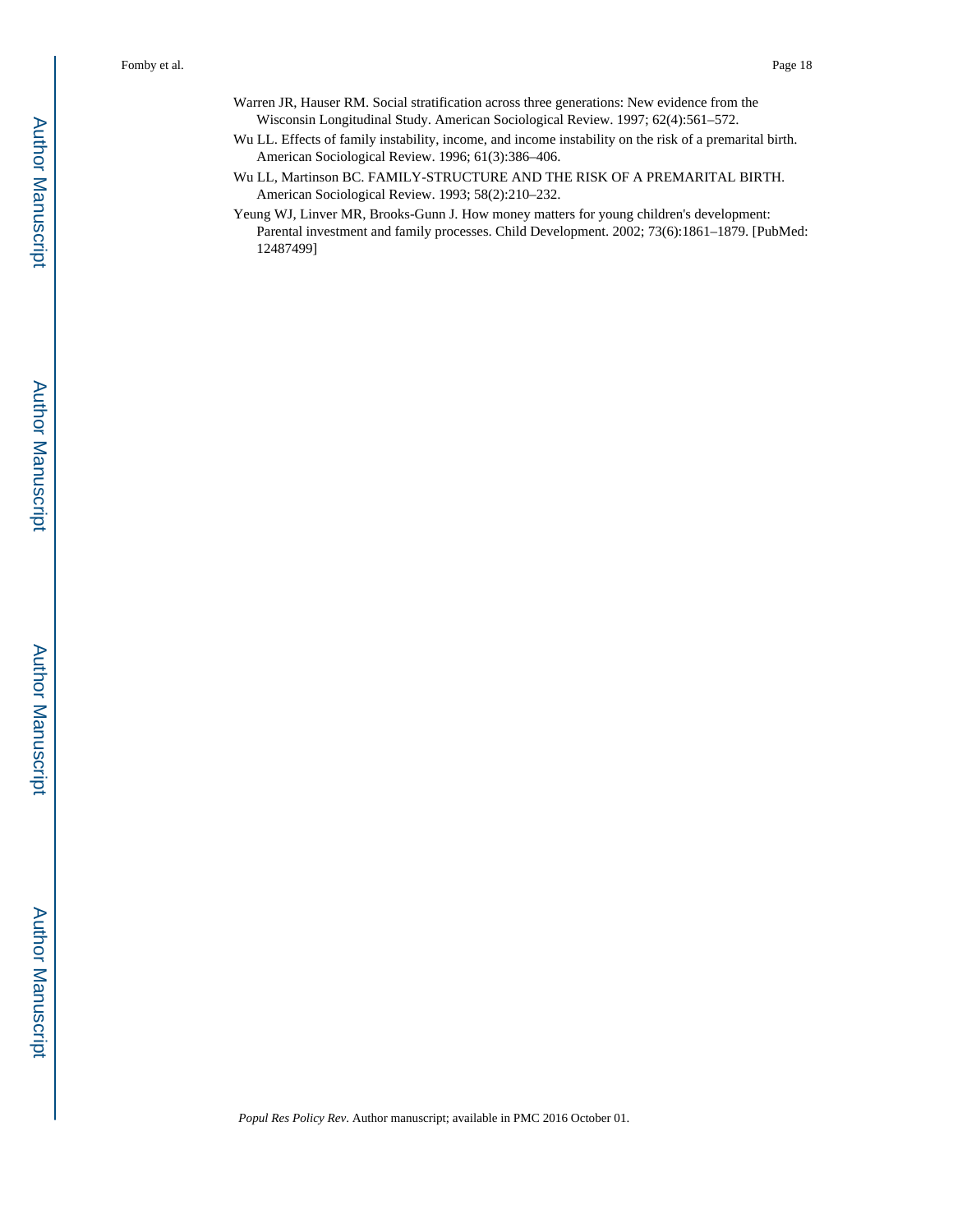Author Manuscript

**Author Manuscript** 

## **Table 1**

Selected weighted descriptive statistics, full sample and children born to teen mothers, Early Childhood Longitudinal Study-Birth Cohort Selected weighted descriptive statistics, full sample and children born to teen mothers, Early Childhood Longitudinal Study-Birth Cohort  $\overline{\phantom{a}}$ 

|                                                                                        | ECLS-B Sample | All teen mothers | Teen mother, grandparents <high<br>school</high<br> | Teen mother, grandparents>=high school |            |
|----------------------------------------------------------------------------------------|---------------|------------------|-----------------------------------------------------|----------------------------------------|------------|
| Outcomes                                                                               |               |                  |                                                     |                                        |            |
| Math Achievement                                                                       | 0.02          | $-0.35$          | $-0.60$                                             | $-0.13$                                | ***        |
| Reading Achievement                                                                    | $-0.02$       | $-0.37$          | $-0.54$                                             | $-0.18$                                | $*$        |
| Family Background                                                                      |               |                  |                                                     |                                        |            |
| Teen parent's family received welfare in childhood                                     | 11.4%         | 21.1%            | 22.4%                                               | 20.9%                                  |            |
| Grandparents' highest year of schooling                                                | 12.3          | 11.2             | 8.7                                                 | 13.1                                   | $***$      |
| Granmother's age at teen parent's birth                                                | 25.2          | 24.2             | 23.5                                                | 24.7                                   |            |
| Teen parent lived with 2 parents to age 16                                             | 58.8%         | 37.1%            | 33.5%                                               | 39.8%                                  |            |
| Teen Parent SES characteristics                                                        |               |                  |                                                     |                                        |            |
| Income-to-needs ratio, child age 4                                                     | 2.9           | 1.4              | 1.2                                                 | 1.6                                    | ₩          |
| Asset scale, child age 4                                                               | 70.8%         | 48.6%            | 45.3%                                               | 52.3%                                  | ₩          |
| Mother married, child age 4                                                            | 69.1%         | 32.8%            | 39.0%                                               | 27.9%                                  | ∗          |
| Parent's years of schooling by kindergarten wave                                       | 13.5          | 11.8             | 11.3                                                | 12.3                                   | ***        |
| Teen mother finished high school wave 1                                                | 81.2%         | 50.0%            | 41.4%                                               | 59.4%                                  | $*$        |
| Teen mother increased education by kindergarten wave<br><b>Grandparent Involvement</b> | 20.5%         | 38.7%            | 35.4%                                               | 43.4%                                  |            |
| Grandparent in home, child age 4                                                       | 22.6%         | 60.9%            | 51.6%                                               | 67.6%                                  | $*$        |
| Don't live with grandparent, but support given, age 4                                  | 44.1%         | 19.7%            | 32.2%                                               | 9.9%                                   | $*$<br>$*$ |
| Don't live with grandparent, no support given, age 4                                   | 33.1%         | 19.4%            | 16.2%                                               | 22.6%                                  |            |
| Relative-provided care                                                                 | 20.3%         | 28.8%            | 26.2%                                               | 32.2%                                  |            |
| Control Variables                                                                      |               |                  |                                                     |                                        |            |
| Teen mother aged 18-19                                                                 | 4.1%          | 66.6%            | 64.1%                                               | 69.9%                                  |            |
| Child age in months, kindergarten wave                                                 | 68.2          | 68.2             | 68.5                                                | 68.1                                   |            |
| Child White (non-Hispanic)                                                             | 53.7%         | 38.6%            | 31.6%                                               | 46.4%                                  | $*$        |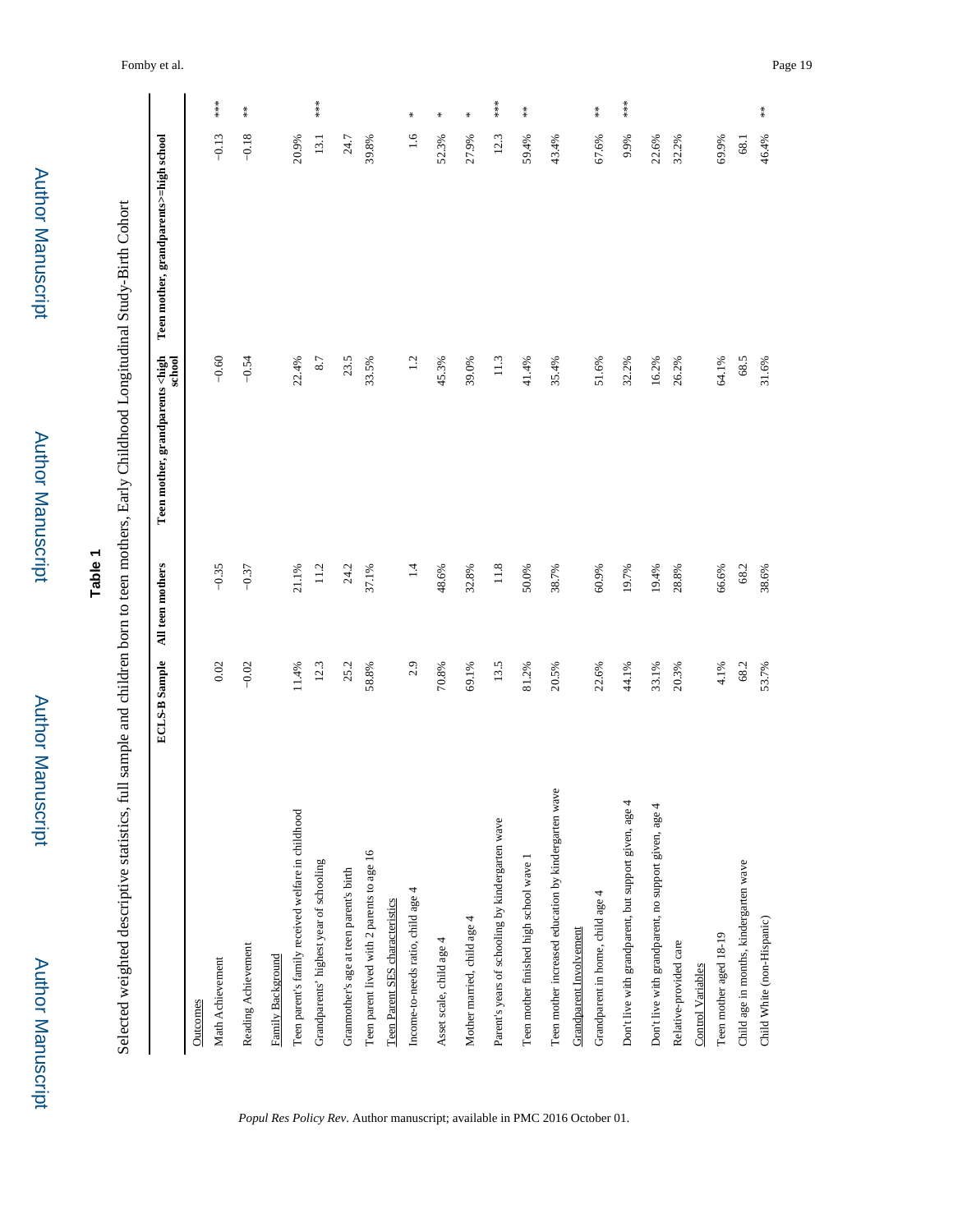Author Manuscript

**Author Manuscript** 

|                                                              |       | ECLS-B Sample All teen mothers | school | Teen mother, grandparents <high grandparents="" mother,="" teen="">=high school</high> |     |
|--------------------------------------------------------------|-------|--------------------------------|--------|----------------------------------------------------------------------------------------|-----|
| Child Black (non-Hispanic)                                   | 13.9% | 22.7%                          | 18.2%  | ₩<br>25.8%                                                                             |     |
| Child Hispanic                                               | 25.1% | 34.3%                          | 48.1%  | 22.0%                                                                                  | *** |
| Child other race (non-Hispanic)                              | 7.3%  | 4.4%                           | 2.2%   | $**$<br>5.8%                                                                           |     |
| Teen mother born in United States                            | 79.8% | 83.6%                          | 75.8%  | 92.3%                                                                                  | *** |
| Resides in metropolitan area, wave 1                         | 85.3% | 82.7%                          | 79.7%  | 85.4%                                                                                  |     |
| Teen mother attends religious services>= once a year, wave I | 79.2% | 72.6%                          | 69.8%  | 73.9%                                                                                  |     |
| N (rounded to nearest 50)                                    | 6800  | 700                            | 300    | $rac{1}{2}$                                                                            |     |
| Group differences between teen mothers:<br>p<.001<br>***     |       |                                |        |                                                                                        |     |

*Popul Res Policy Rev*. Author manuscript; available in PMC 2016 October 01.

*\*\** p<.01 *\** p<.05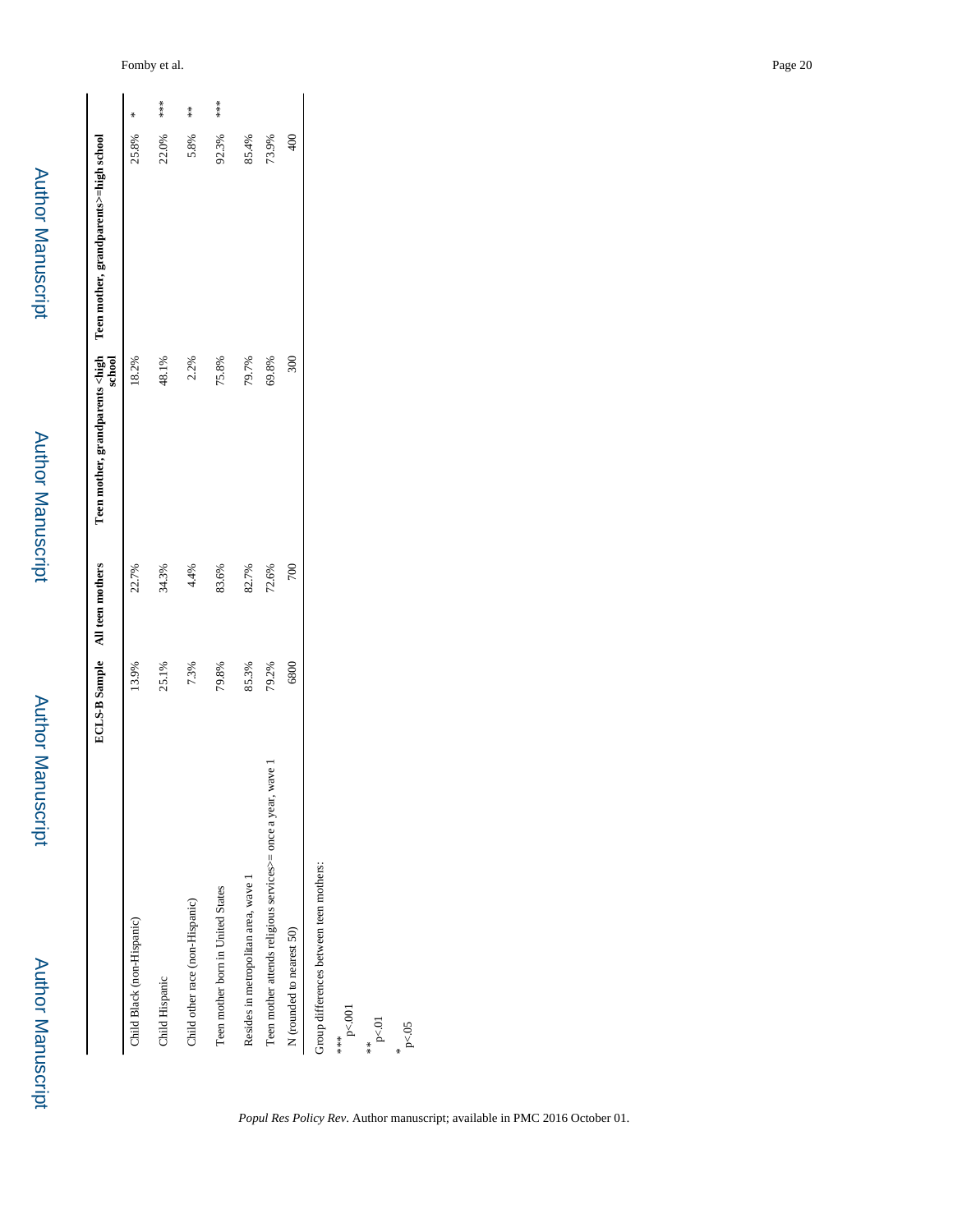# **Table 2**

Coefficients and statistical significance from models estimating children's standardized reading and math achievement as a function of grandparents' Coefficients and statistical significance from models estimating children's standardized reading and math achievement as a function of grandparents' demographic and socioeconomic characteristics, ECLS-B demographic and socioeconomic characteristics, ECLS-B

|                                                                                                                                                                                                                                                                                                                                                    |                 |                 |                 | <b>MATH</b> |     |             |                   |             |     |             |              |             |                      | <b>READING</b>  |          |             |             |         |
|----------------------------------------------------------------------------------------------------------------------------------------------------------------------------------------------------------------------------------------------------------------------------------------------------------------------------------------------------|-----------------|-----------------|-----------------|-------------|-----|-------------|-------------------|-------------|-----|-------------|--------------|-------------|----------------------|-----------------|----------|-------------|-------------|---------|
|                                                                                                                                                                                                                                                                                                                                                    | Model 1         |                 | Model 2         | Model 3     |     | Model 4     |                   | Model 5     |     | Model 1     |              | Model 2     |                      | Model 3         |          | Model 4     |             | Model 5 |
|                                                                                                                                                                                                                                                                                                                                                    | <b>B/SE</b>     |                 | <b>B/SE</b>     | <b>B/SE</b> |     | <b>B/SE</b> |                   | <b>B/SE</b> |     | <b>B/SE</b> |              | <b>B/SE</b> |                      | <b>B/SE</b>     |          | <b>B/SE</b> | <b>B/SE</b> |         |
| welfare b/n age 5-16<br>Teen parent's HH on                                                                                                                                                                                                                                                                                                        | $-0.173$        |                 |                 |             |     |             |                   | $-0.177$    |     | $-0.192$    |              |             |                      |                 |          |             | $-0.201$    |         |
|                                                                                                                                                                                                                                                                                                                                                    | 0.121           |                 |                 |             |     |             |                   | 0.117       |     | 0.128       |              |             |                      |                 |          |             | 0.125       |         |
| Both grandparents <hs ed<="" td=""><td></td><td></td><td>***<br/><math>-0.354</math></td><td></td><td></td><td></td><td></td><td><math>-0.348</math></td><td>***</td><td></td><td></td><td><math>-0.246</math></td><td><math display="inline">\frac{M}{\sqrt{2}}</math></td><td></td><td></td><td></td><td><math>-0.239</math></td><td>∗</td></hs> |                 |                 | ***<br>$-0.354$ |             |     |             |                   | $-0.348$    | *** |             |              | $-0.246$    | $\frac{M}{\sqrt{2}}$ |                 |          |             | $-0.239$    | ∗       |
|                                                                                                                                                                                                                                                                                                                                                    |                 |                 | 0.098           |             |     |             |                   | 0.097       |     |             |              | 0.102       |                      |                 |          |             | 0.103       |         |
| Grandmother's age at teen<br>parent's birth                                                                                                                                                                                                                                                                                                        |                 |                 |                 | 0.007       |     |             |                   | 0.006       |     |             |              |             |                      | 0.005           |          |             | $0.005$     |         |
|                                                                                                                                                                                                                                                                                                                                                    |                 |                 |                 | 0.010       |     |             |                   | 0.009       |     |             |              |             |                      | 0.010           |          |             | $0.010\,$   |         |
| Teen parent lived w both<br>parents until age 16                                                                                                                                                                                                                                                                                                   |                 |                 |                 |             |     | $-0.076$    |                   | $-0.148$    | $+$ |             |              |             |                      |                 | $-0.061$ |             | $-0.125$    |         |
|                                                                                                                                                                                                                                                                                                                                                    |                 |                 |                 |             |     | 0.092       |                   | 0.090       |     |             |              |             |                      |                 | 0.093    |             | 0.090       |         |
| Controls                                                                                                                                                                                                                                                                                                                                           |                 |                 |                 |             |     |             |                   |             |     |             |              |             |                      |                 |          |             |             |         |
| Teen mom $18-19$ (vs.<br>15-17)                                                                                                                                                                                                                                                                                                                    | ₩<br>0.182      |                 | ÷.<br>0.167     | 0.179       | ₩   | 0.191       | ₩                 | 0.158       | ÷.  | 0.111       |              | 0.104       |                      | 0.112           | 0.121    |             | 0.095       |         |
|                                                                                                                                                                                                                                                                                                                                                    | 0.089           |                 | 0.086           | 0.089       |     | 0.089       |                   | 0.086       |     | 0.094       |              | 0.092       |                      | 0.093           | 0.093    |             | 0.092       |         |
| Child age in months at KG<br>wave                                                                                                                                                                                                                                                                                                                  | 0.070           |                 | ***<br>0.073    | 0.072       | *** | 0.071       | ***               | 0.072       | *** | 0.069       |              | 0.071       | ***                  | ***<br>0.070    | 0.069    | ***         | 0.069       | ***     |
|                                                                                                                                                                                                                                                                                                                                                    | 0.011           |                 | 0.010           | 0.011       |     | $0.011\,$   |                   | 0.010       |     | 0.012       |              | 0.012       |                      | 0.012           | 0.012    |             | 0.012       |         |
| Child is male                                                                                                                                                                                                                                                                                                                                      | $-0.064$        |                 | $-0.061$        | $-0.067$    |     | $-0.065$    |                   | $-0.063$    |     | $-0.154$    | $\leftarrow$ | $-0.152$    | ÷.                   | ÷.<br>$-0.156$  | $-0.154$ | ÷,          | $-0.154$    | $+$     |
|                                                                                                                                                                                                                                                                                                                                                    | 0.087           |                 | 0.085           | 0.087       |     | 0.087       |                   | 0.084       |     | 0.088       |              | $0.087\,$   |                      | 0.088           | 0.088    |             | $0.087\,$   |         |
| Child is African-American                                                                                                                                                                                                                                                                                                                          | $*$<br>$-0.333$ |                 | $*$<br>$-0.327$ | $-0.333$    | $*$ | $-0.354$    | $\stackrel{*}{*}$ | $-0.326$    | $*$ | $-0.156$    |              | $-0.156$    |                      | $-0.160$        | $-0.176$ |             | $-0.153$    |         |
|                                                                                                                                                                                                                                                                                                                                                    | 0.108           |                 | 0.106           | $0.110$     |     | $0.111$     |                   | $0.108$     |     | 0.114       |              | 0.115       |                      | 0.117           | 0.118    |             | 0.117       |         |
| Child is Hispanic                                                                                                                                                                                                                                                                                                                                  | $-0.518$        | $-0.430$<br>*** | $*$             | $-0.521$    | *** | $-0.520$    | ***               | $-0.414$    | $*$ | $-0.403$    | $*$          | $-0.345$    | ₩                    | $*$<br>$-0.407$ | $-0.407$ | $*$         | $-0.330$    | ₩       |
|                                                                                                                                                                                                                                                                                                                                                    | 0.130           |                 | 0.125           | 0.131       |     | 0.131       |                   | 0.124       |     | 0.143       |              | 0.145       |                      | 0.145           | 0.144    |             | 0.145       |         |
| Child is other race                                                                                                                                                                                                                                                                                                                                | 0.006           |                 | $-0.042$        | $-0.005$    |     | $-0.001$    |                   | $-0.052$    |     | 0.248       |              | 0.213       |                      | 0.239           | 0.242    |             | 0.207       |         |
|                                                                                                                                                                                                                                                                                                                                                    | 0.138           |                 | 0.133           | 0.143       |     | 0.139       |                   | 0.129       |     | 0.167       |              | 0.163       |                      | 0.170           | 0.167    |             | 0.161       |         |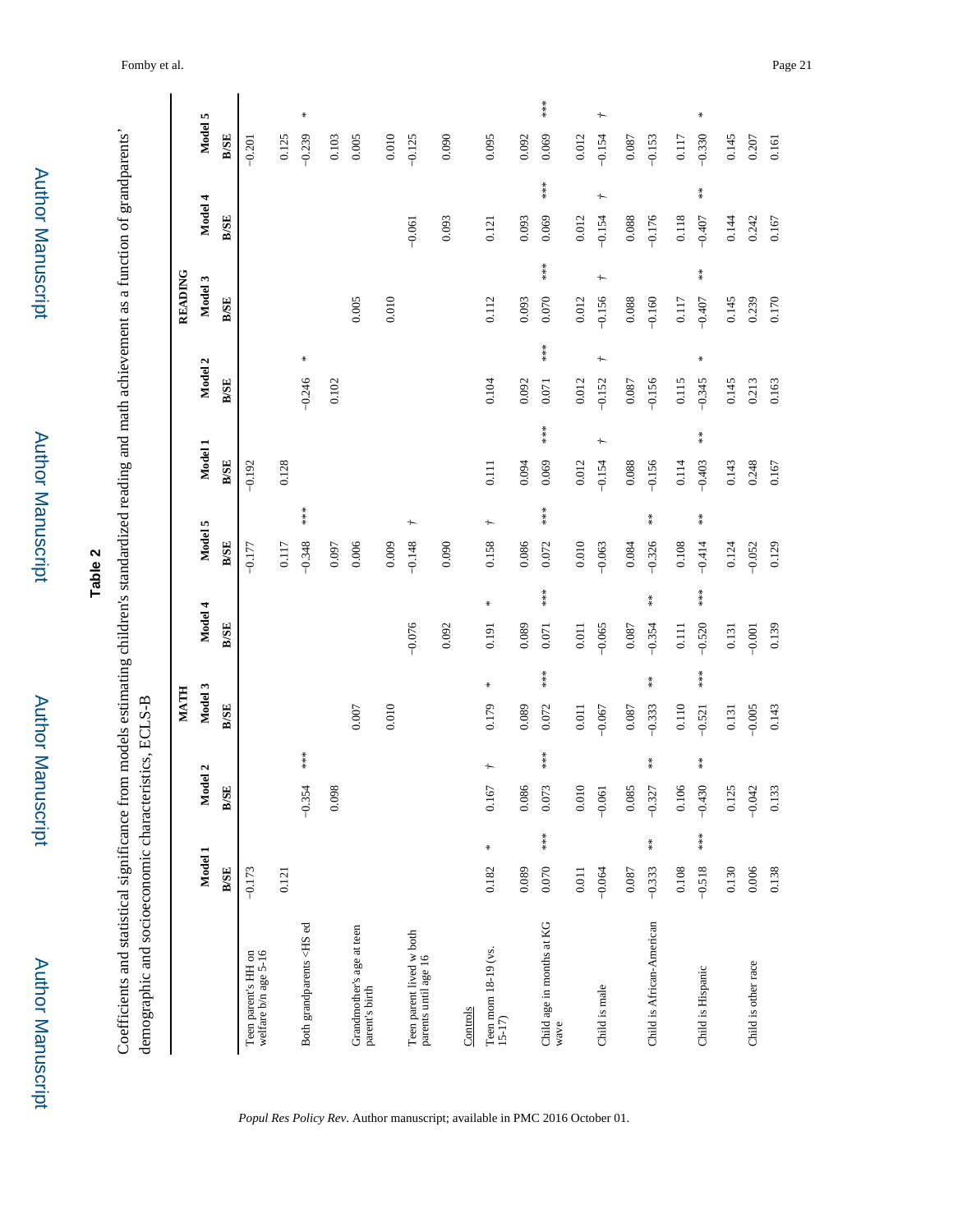|                                                  |                 |                  | <b>HINN</b>     |                  |                 |                 |                 | <b>READING</b>  |                  |                    |
|--------------------------------------------------|-----------------|------------------|-----------------|------------------|-----------------|-----------------|-----------------|-----------------|------------------|--------------------|
|                                                  | Model 1         | Model 2          | Model 3         | Model 4          | Model 5         | Model 1         | Model 2         | Model 3         | Model 4          | Model 5            |
|                                                  | <b>B/SE</b>     | <b>B/SE</b>      | <b>B/SE</b>     | <b>B/SE</b>      | <b>B/SE</b>     | <b>B/SE</b>     | <b>B/SE</b>     | <b>B/SE</b>     | <b>B/SE</b>      | <b>B/SE</b>        |
| Teen mother born in US                           | ⋇<br>0.320      | ÷,<br>0.211      | ×<br>0.293      | *<br>0.279       | *<br>0.244      | $*$<br>0.297    | 0.205           | ÷,<br>0.263     | ÷,<br>0.252      | $\ddot{}$<br>0.244 |
|                                                  | 0.126           | 0.125            | 0.128           | 0.125            | 0.121           | 0.134           | 0.135           | 0.138           | 0.134            | 0.134              |
| Urban residence (vs. rural)                      | 0.074           | 0.003            | 0.069           | 0.064            | $-0.009$        | 0.078           | 0.027           | 0.074           | 0.069            | 0.019              |
|                                                  | 0.125           | 0.127            | 0.126           | 0.126            | 0.126           | 0.124           | 0.124           | 0.124           | 0.124            | 0.124              |
| Attended relig service in<br>last year (vs. not) | 0.016           | $-0.012$         | 0.011           | 0.018            | $-0.010$        | 0.061           | 0.042           | 0.057           | 0.062            | 0.044              |
|                                                  | 0.095           | 0.094            | 0.096           | 0.096            | 0.093           | 0.102           | 0.101           | 0.103           | 0.102            | 0.100              |
| Constant                                         | ***<br>$-5.302$ | ****<br>$-5.200$ | ***<br>$-5.577$ | ****<br>$-5.306$ | ***<br>$-5.199$ | ***<br>$-5.205$ | ***<br>$-5.161$ | ***<br>$-5.423$ | ****<br>$-5.228$ | ***<br>$-5.126$    |
|                                                  | 0.759           | 0.733            | 0.791           | 0.754            | 0.758           | 0.810           | 0.808           | 0.832           | 0.810            | 0.826              |
| N~700 (rounded to nearest 50)                    |                 |                  |                 |                  |                 |                 |                 |                 |                  |                    |
| p<0.001<br>***                                   |                 |                  |                 |                  |                 |                 |                 |                 |                  |                    |
| $_{\rm p<.01}$<br>$*$                            |                 |                  |                 |                  |                 |                 |                 |                 |                  |                    |
| $p<0.5$                                          |                 |                  |                 |                  |                 |                 |                 |                 |                  |                    |

Author Manuscript

Author Manuscript

Author Manuscript

Author Manuscript

Author Manuscript

Author Manuscript

*Popul Res Policy Rev*. Author manuscript; available in PMC 2016 October 01.

 $\frac{1}{p}$ p<.10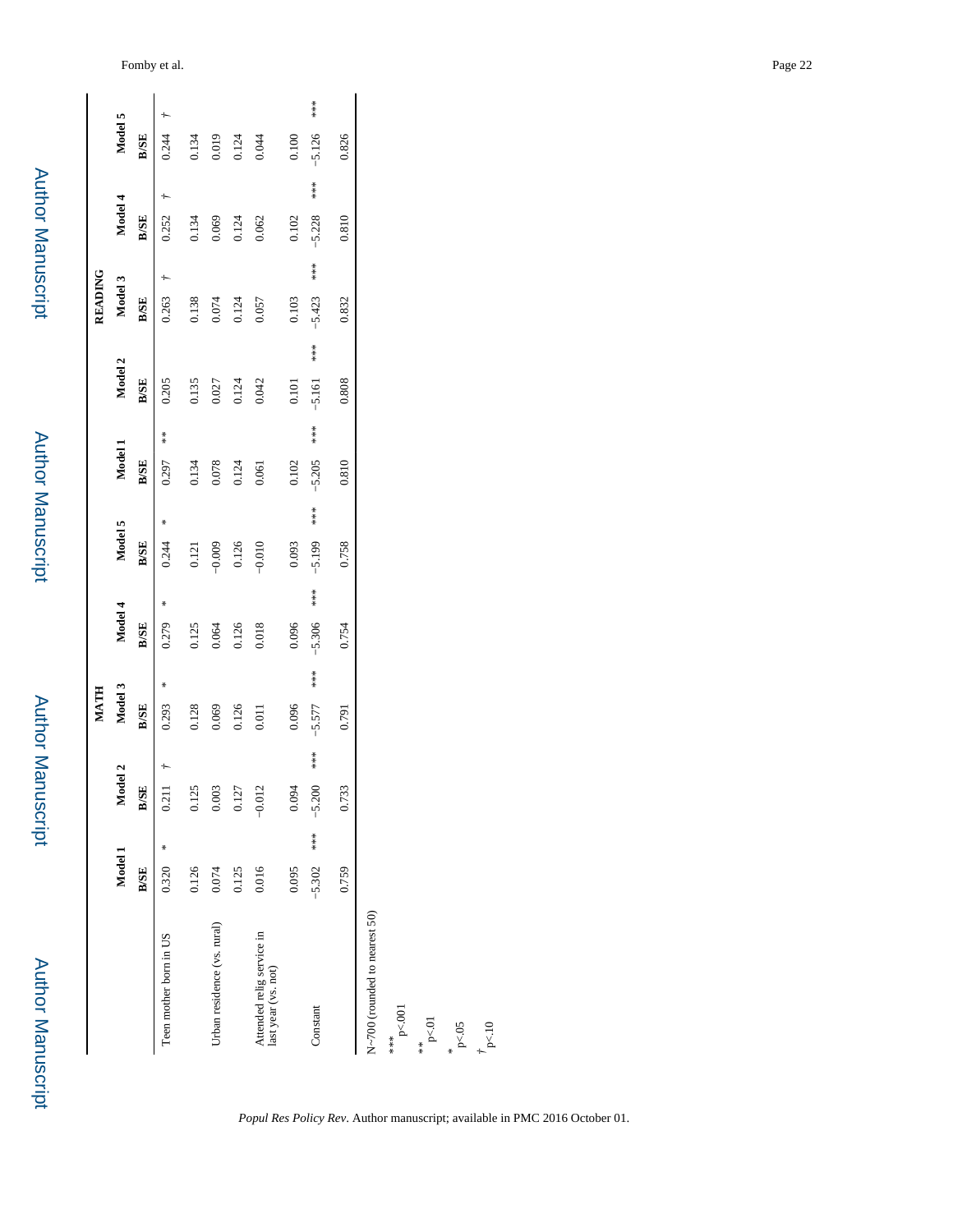## **Table 3**

Coefficients and statistical significance from models estimating children's standardized math achievement as a function of grandparents' and parents' Coefficients and statistical significance from models estimating children's standardized math achievement as a function of grandparents' and parents' demographic and socioeconomic characteristics, ECLS-B demographic and socioeconomic characteristics, ECLS-B

|                                                                | Model 0         | Model 1         | Model 2         | Model 3         | Model 4                               | Model 5         | Model 6     |     |
|----------------------------------------------------------------|-----------------|-----------------|-----------------|-----------------|---------------------------------------|-----------------|-------------|-----|
|                                                                | <b>B/SE</b>     | <b>B/SE</b>     | <b>B/SE</b>     | <b>B/SE</b>     | $\mathbf{s}\mathbf{e}$<br><b>B/SE</b> | <b>B/SE</b>     | <b>B/SE</b> |     |
| Teen parent's family received welfare in childhood             | $-0.177$        | $-0.131$        | $-0.158$        | $-0.141$        | $-0.178$                              | $-0.115$        | $-0.120$    |     |
|                                                                | 0.117           | 0.117           | 0.121           | 0.117           | 0.116                                 | 0.120           | 0.119       |     |
| No grandparent completed at least high school                  | ***<br>$-0.348$ | $*$<br>$-0.321$ | $*$<br>$-0.336$ | $*$<br>$-0.330$ | ***<br>$-0.363$                       | $*$<br>$-0.328$ | $-0.321$    | $*$ |
|                                                                | 0.097           | 0.098           | 0.097           | 0.096           | 0.098                                 | 0.099           | 0.104       |     |
| Grandmother's age at teen parent's birth                       | 0.006           | 0.006           | 0.006           | 0.004           | 0.006                                 | 0.004           | $0.004$     |     |
|                                                                | 0.009           | 0.009           | 0.009           | 0.009           | 0.009                                 | 0.009           | 0.009       |     |
| Teen parent lived with both parents until age 16               | $+$<br>$-0.148$ | ÷<br>$-0.160$   | $-0.144$        | $-0.135$        | $-0.145$                              | ÷<br>$-0.145$   | $-0.151$    | ÷   |
|                                                                | 0.090           | 0.089           | 0.088           | 0.088           | 0.089                                 | 0.086           | 0.086       |     |
| Teen parent finished high school by wave 1                     |                 | ₩<br>0.213      |                 |                 |                                       | ₩<br>0.182      | 0.190       | ∗   |
|                                                                |                 | 0.091           |                 |                 |                                       | 0.092           | 0.091       |     |
| Teen parent gained education by kindergarten wave              |                 | 0.030           |                 |                 |                                       | 0.017           | 0.014       |     |
|                                                                |                 | 0.096           |                 |                 |                                       | 0.096           | 0.097       |     |
| Teen parent's assets, wave 3                                   |                 |                 | 0.176           |                 |                                       | $-0.101$        | $-0.116$    |     |
|                                                                |                 |                 | 0.198           |                 |                                       | 0.209           | 0.206       |     |
| Teen parent's income-to-needs ratio, wave 3                    |                 |                 |                 | ₩<br>0.086      |                                       | ₩<br>0.083      | 0.083       | ₩   |
|                                                                |                 |                 |                 | 0.040           |                                       | 0.038           | 0.037       |     |
| Teen parent married at wave 3                                  |                 |                 |                 |                 | 0.142                                 | 0.133           | 0.145       |     |
|                                                                |                 |                 |                 |                 | 0.101                                 | 0.103           | 0.106       |     |
| ω<br>Child in relative-based care, wave                        |                 |                 |                 |                 |                                       |                 | $-0.066$    |     |
|                                                                |                 |                 |                 |                 |                                       |                 | 0.090       |     |
| Teen parent coresided with grandparent, wave 3                 |                 |                 |                 |                 |                                       |                 |             |     |
|                                                                |                 |                 |                 |                 |                                       |                 | $-0.050$    |     |
| Teen parent perceived social support from grandparents, wave 3 |                 |                 |                 |                 |                                       |                 | $0.113\,$   |     |
|                                                                |                 |                 |                 |                 |                                       |                 | $-0.114$    |     |
| Controls                                                       |                 |                 |                 |                 |                                       |                 | 0.134       |     |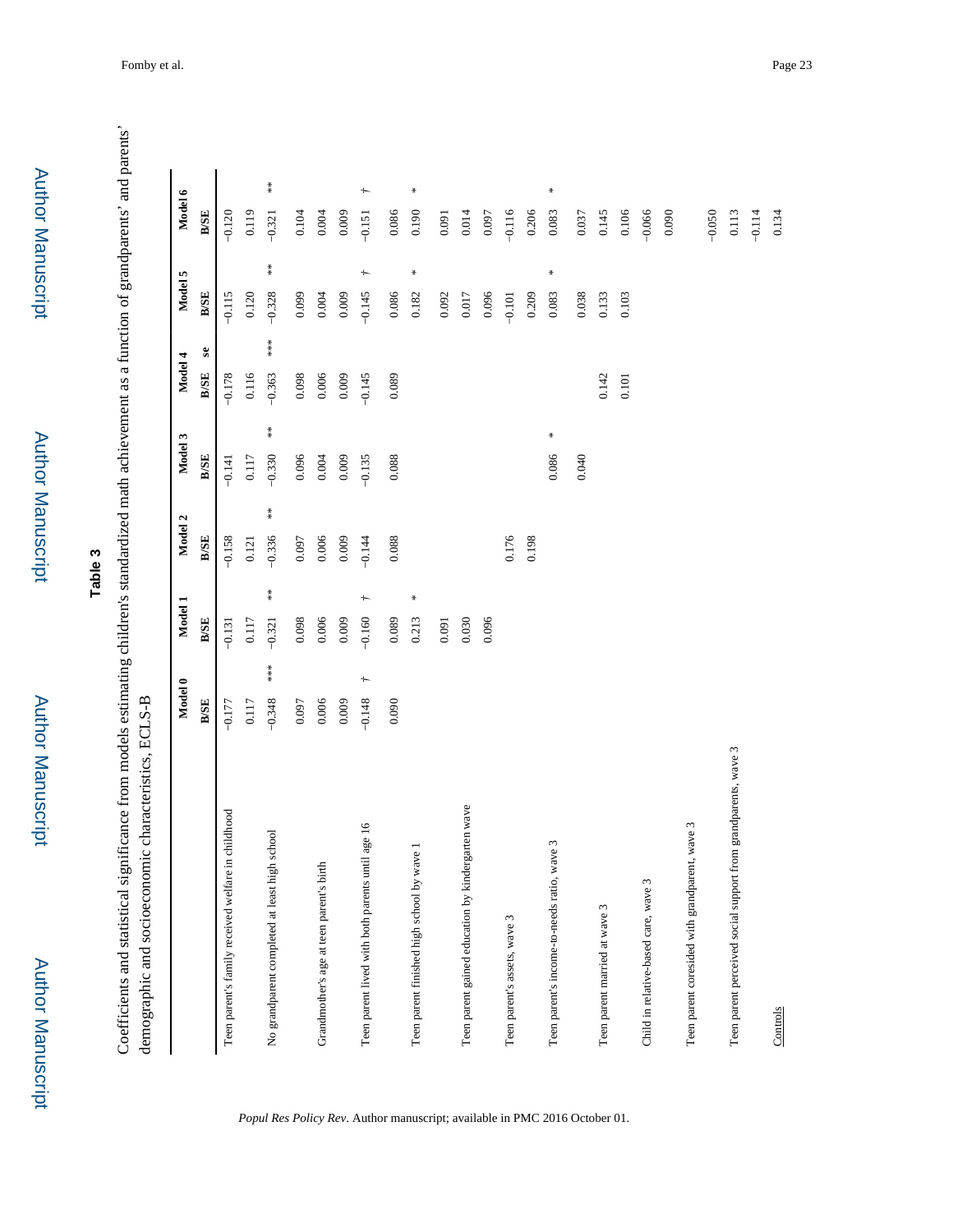Author Manuscript

Author Manuscript

|                                                   | Model 0     |               | Model 1     |       | Model 2     |       | Model 3     |     | Model 4     |     | Model 5     |       | Model 6     |     |
|---------------------------------------------------|-------------|---------------|-------------|-------|-------------|-------|-------------|-----|-------------|-----|-------------|-------|-------------|-----|
|                                                   | <b>B/SE</b> |               | <b>B/SE</b> |       | <b>B/SE</b> |       | <b>B/SE</b> |     | <b>B/SE</b> | Se  | <b>B/SE</b> |       | <b>B/SE</b> |     |
| $-5-17$<br>Mother age 18-19 at child's birth (vs. | 0.158       | ÷.            | 0.116       |       | 0.160       | ÷,    | 0.131       |     | 0.140       |     | 0.076       |       | 0.071       |     |
|                                                   | 0.086       |               | $0.087\,$   |       | $0.087\,$   |       | 0.085       |     | 0.088       |     | 0.089       |       | 0.093       |     |
| Child age (months) at kindergarten interview      | 0.072       | ***           | $0.071\,$   | $***$ | 0.072       | ***   | 0.073       | *** | 0.074       | *** | 0.074       | ***   | 0.074       | *** |
|                                                   | 0.010       |               | 0.010       |       | 0.010       |       | $0.010$     |     | 0.010       |     | 0.010       |       | 0.010       |     |
| Child is male                                     | $-0.063$    |               | $-0.080$    |       | $-0.063$    |       | $-0.053$    |     | $-0.067$    |     | $-0.072$    |       | $-0.070$    |     |
|                                                   | 0.084       |               | 0.083       |       | 0.084       |       | 0.083       |     | $\bf 0.084$ |     | 0.082       |       | 0.081       |     |
| Child is non-Hispanic black                       | $-0.326$    | $\frac{*}{*}$ | $-0.317$    | $*$   | $-0.289$    | ₩     | $-0.266$    | ₩   | $-0.279$    | ₩   | $-0.236$    | ₩     | $-0.234$    | ₩   |
|                                                   | 0.108       |               | $0.107\,$   |       | 0.114       |       | 0.107       |     | 0.116       |     | 0.114       |       | 0.114       |     |
| Child is Hispanic                                 | $-0.414$    | $*$           | $-0.394$    | $*$   | $-0.406$    | $* *$ | $-0.404$    | $*$ | $-0.399$    | $*$ | $-0.379$    | $* *$ | $-0.366$    | $*$ |
|                                                   | 0.124       |               | 0.123       |       | 0.125       |       | 0.122       |     | 0.124       |     | 0.121       |       | 0.122       |     |
| Child is non-Hispanic other race                  | $-0.052$    |               | $-0.081$    |       | $-0.037$    |       | $-0.044$    |     | $-0.041$    |     | $-0.066$    |       | $-0.058$    |     |
|                                                   | 0.129       |               | 0.129       |       | 0.133       |       | 0.128       |     | 0.133       |     | 0.130       |       | 0.132       |     |
| Teen Mother Born in the U.S.                      | 0.244       | ₩             | 0.210       | ÷.    | 0.235       | ÷.    | 0.215       | ÷.  | 0.257       | ₩   | 0.206       | ÷.    | 0.198       | ь   |
|                                                   | 0.121       |               | 0.118       |       | 0.121       |       | 0.120       |     | 0.120       |     | 0.117       |       | 0.116       |     |
| Urban residence (vs. rural)                       | $-0.009$    |               | $-0.003$    |       | $-0.005$    |       | $-0.008$    |     | $-0.002$    |     | $0.001$     |       | $-0.004$    |     |
|                                                   | 0.126       |               | 0.127       |       | 0.128       |       | 0.128       |     | 0.126       |     | 0.128       |       | 0.129       |     |
| Attended any religious service in last year       | $-0.010$    |               | $-0.007$    |       | $-0.010$    |       | 0.010       |     | $-0.027$    |     | $-0.002$    |       | $-0.001$    |     |
|                                                   | 0.093       |               | 0.093       |       | 0.093       |       | 0.093       |     | 0.094       |     | 0.094       |       | 0.094       |     |
| Intercept                                         | $-5.199$    | ***           | $-5.263$    | $***$ | $-5.293$    | ****  | $-5.367$    | *** | $-5.359$    | *** | $-5.501$    | ***   | $-5.401$    | *** |
|                                                   | 0.758       |               | 0.772       |       | 0.783       |       | 0.764       |     | 0.754       |     | 0.784       |       | 0.790       |     |

N~700 (rounded to nearest 50) N~700 (rounded to nearest 50)

*\*\*\** p<.001

*\*\** p<.01 *\** p<.05 *†*p<.10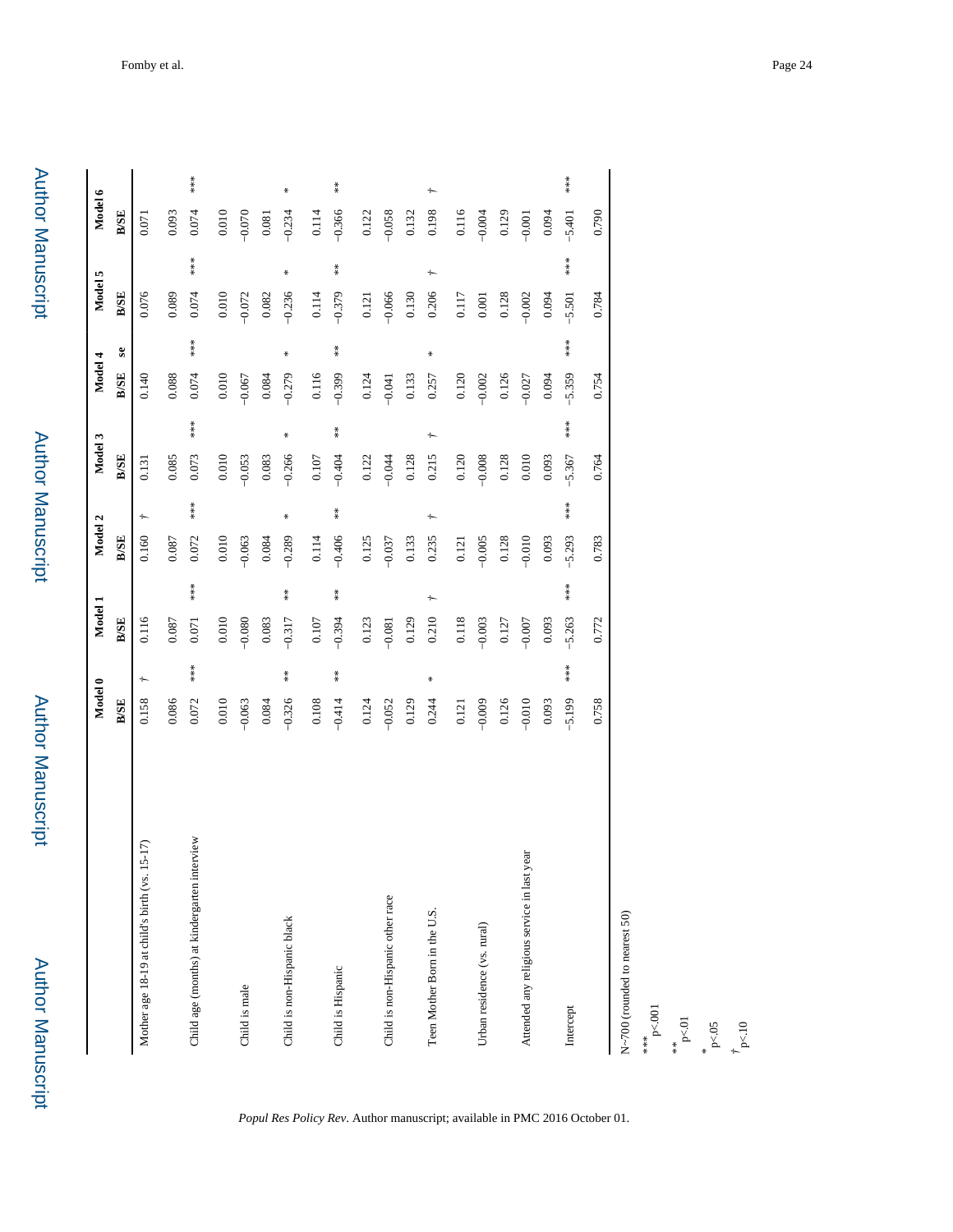# **Table 4**

Coefficients and statistical significance from models estimating children's standardized reading achievement as a function of grandparents' and parents' Coefficients and statistical significance from models estimating children's standardized reading achievement as a function of grandparents' and parents' demographic and socioeconomic characteristics, ECLS-B demographic and socioeconomic characteristics, ECLS-B

|                                                                  | Model 0       | Model 1        | Model 2       | Model 3       | Model 4                     | Model 5                       | Model 6                       |
|------------------------------------------------------------------|---------------|----------------|---------------|---------------|-----------------------------|-------------------------------|-------------------------------|
|                                                                  | <b>B/SE</b>   | <b>B/SE</b>    | <b>B/SE</b>   | <b>B/SE</b>   | $\mathbf{s}$<br><b>B/SE</b> | <b>B/SE</b>                   | <b>B/SE</b>                   |
| Teen parent's family received welfare in childhood               | $-0.201$      | $-0.155$       | $-0.187$      | $-0.181$      | $-0.202$                    | $-0.163$                      | $-0.171$                      |
|                                                                  | 0.125         | 0.124          | 0.129         | 0.127         | 0.124                       | 0.125                         | 0.123                         |
| No grandparent completed at least high school                    | ₩<br>$-0.239$ | ÷,<br>$-0.191$ | ₩<br>$-0.231$ | ₩<br>$-0.229$ | ∗<br>$-0.259$               | ₩<br>$-0.217$                 | ₩<br>$-0.230$                 |
|                                                                  | 0.103         | 0.105          | 0.104         | $0.103\,$     | 0.104                       | $0.107\,$                     | 0.109                         |
| Grandmother's age at teen parent's birth                         | $0.005\,$     | $0.005$        | $0.005\,$     | 0.004         | 0.004                       | 0.004                         | 0.004                         |
|                                                                  | $0.010$       | $0.010\,$      | 0.010         | $0.010\,$     | $0.010\,$                   | $0.010$                       | $0.010\,$                     |
| $\overline{16}$<br>Teen parent lived with both parents until age | $-0.125$      | $-0.139$       | $-0.122$      | $-0.117$      | $-0.121$                    | $-0.132$                      | $-0.135$                      |
|                                                                  | 0.090         | 0.089          | 0.089         | 0.089         | 0.090                       | 0.089                         | 0.087                         |
| Teen parent finished high school by wave 1                       |               | $* *$<br>0.284 |               |               |                             | $\stackrel{*}{\ast}$<br>0.275 | $\stackrel{*}{\ast}$<br>0.281 |
|                                                                  |               | 0.104          |               |               |                             | 0.105                         | 0.103                         |
| Teen parent gained education by kindergarten wave                |               | ₩<br>0.217     |               |               |                             | ₩<br>0.230                    | ×<br>0.236                    |
|                                                                  |               | 0.102          |               |               |                             | 0.102                         | $0.101\,$                     |
| 3<br>Teen parent's assets, wave                                  |               |                | 0.120         |               |                             | $-0.164$                      | $-0.173$                      |
|                                                                  |               |                | 0.186         |               |                             | 0.205                         | 0.201                         |
| Teen parent's income-to-needs ratio, wave 3                      |               |                |               | 0.047         |                             | 0.037                         | 0.039                         |
|                                                                  |               |                |               | 0.034         |                             | 0.030                         | 0.030                         |
| Teen parent married at wave 3                                    |               |                |               |               | $+$<br>0.202                | ÷<br>0.216                    | ÷<br>0.207                    |
|                                                                  |               |                |               |               | 0.108                       | 0.110                         | $0.111$                       |
| Child in relative-based care, wave 3                             |               |                |               |               |                             |                               | $-0.052$                      |
|                                                                  |               |                |               |               |                             |                               | $0.100\,$                     |
| 3<br>Teen parent coresided with grandparent, wave                |               |                |               |               |                             |                               | $0.000\,$                     |
|                                                                  |               |                |               |               |                             |                               | 0.119                         |
| Teen parent perceived social support from grandparents, wave 3   |               |                |               |               |                             |                               | 0.055                         |
|                                                                  |               |                |               |               |                             |                               | 0.142                         |